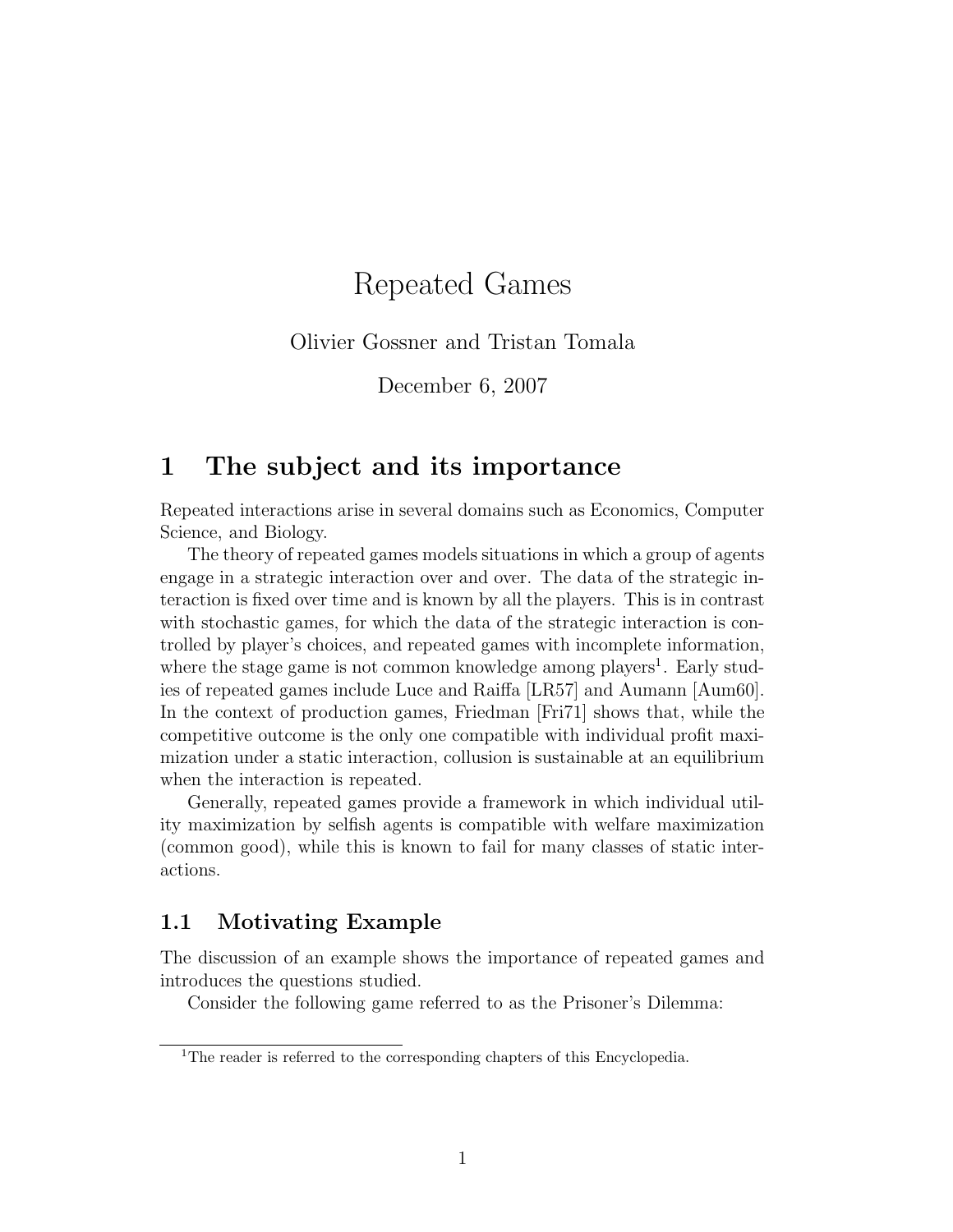| بر. |  |
|-----|--|
|     |  |

The prisoner's dilemma

Player 1 chooses the row, player 2 chooses the column, and the pair of numbers in the corresponding cell are the payoffs to players 1 and 2 respectively.

In a one-shot interaction, the only outcome consistent with game theory predictions is  $(D, D)$ . In fact, each player is better off playing D whatever the other player does.

On the other hand, if players engage in a repeated Prisoner's Dilemma, if they value sufficiently future payoffs compared to present ones, and if past actions are observable, then  $(C, C)$  is a sustainable outcome. Indeed, if each player plays C as long as the other one has always done so in the past, and plays D otherwise, both player have an incentive to always play  $C$ , since the short term gain that can be obtained by playing  $D$  is more than offset by the future losses entailed by the opponent playing  $D$  at all future stages.

Hence, a game theoretical analysis predicts significantly different outcomes from a repeated game than from static interaction. In particular, in the Prisoner's Dilemma, the cooperative outcome  $(C, C)$  can be sustained in the repeated game, while only the non-cooperative outcome  $(D, D)$  can be sustained in one-shot interactions.

In general, what are the equilibrium payoffs of a repeated game and how can they be computed from the data of the static game? Is there a significant difference between games repeated a finite number of times and infinitely repeated ones? What is the role played by the degree of impatience of players? Do the conclusions obtained for the Prisoner's Dilemma game and for other games rely crucially on the assumption that each player perfectly observes other player's past choices, or would imperfect observation be sufficient? The theory of repeated games aims at answering these questions, and many more.

## 2 Games with observable actions

This section focuses on repeated games with perfect monitoring in which, after each period of the repeated game, all strategic choices of all the players are publicly revealed.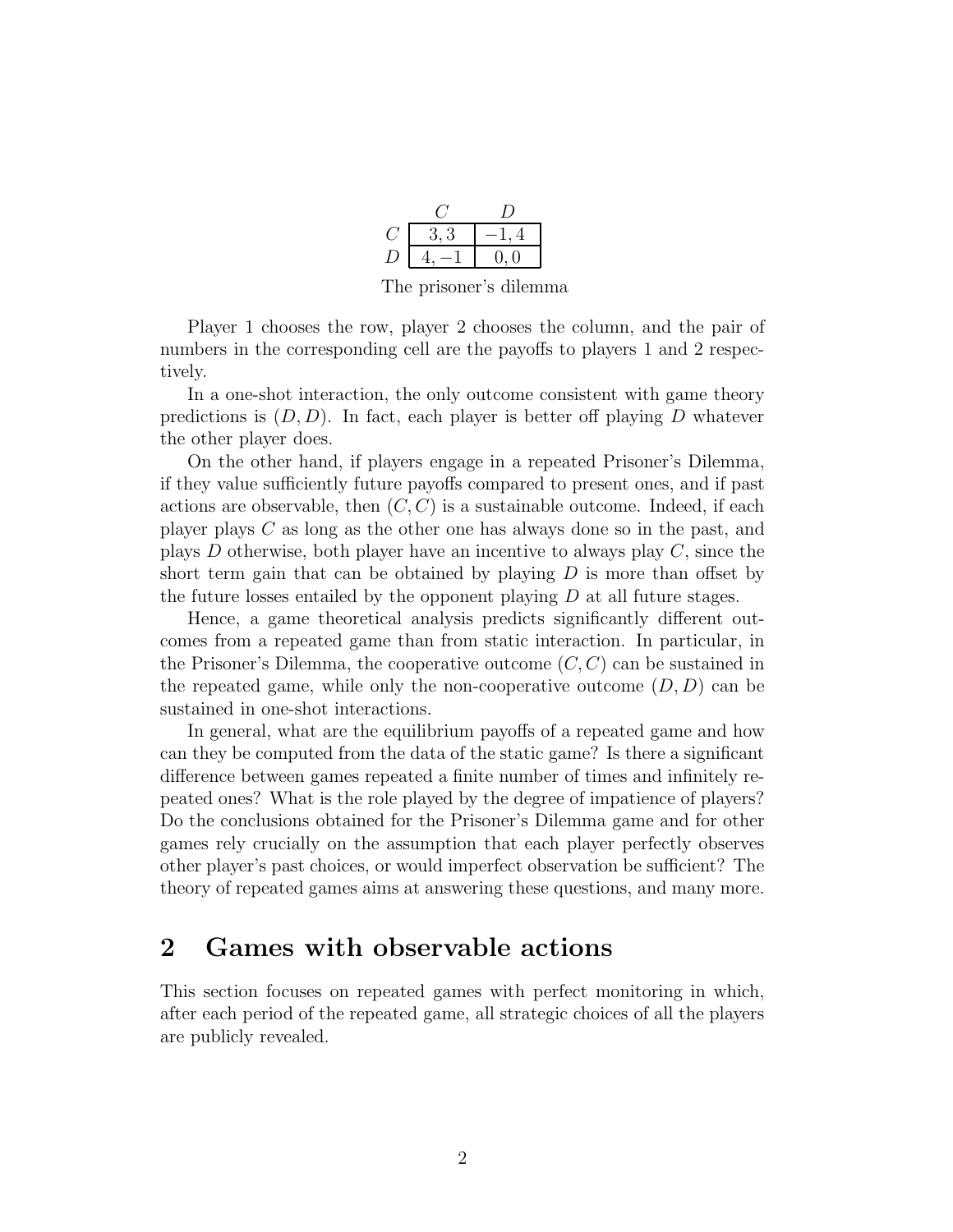## 2.1 Data of the game, strategies, payoffs

#### 2.1.1 Data of the stage game

There is a finite set I of players. A stage game is repeated over and over. Each player *i*'s action set in this stage game is denoted  $A_i$ , and  $S_i = \Delta(A_i)$  is the set of player *i*'s mixed actions<sup>2</sup>. Each degenerate lottery in  $S_i$  (which puts probability 1 to one particular action in  $A_i$ ) is associated to the corresponding element in  $A_i$ . A choice of action for each player i determines an outcome  $a \in \prod_i A_i$ . The payoff function of the stage game is  $g: A \to \mathbb{R}^I$ . Payoffs are naturally associated to profiles of mixed actions  $s \in S = \prod_i S_i$  using the expectation:  $g(s) = \mathbf{E}_s g(a)$ .

#### 2.1.2 Repeated Game

After each repetition of the stage game, the action profile previously chosen by the players is publicly revealed. After the  $t$  first repetitions of the game, player's information consists of the publicly known history at stage  $t$ , which is an element of  $H_t = A^t$  (by convention, we set  $H_0 = \{\emptyset\}$ ). A strategy in the repeated game specifies the choice of a mixed action at every stage, as a function of the past observed history. More specifically, a behavioral strategy for player *i* is of the form  $\sigma_i: \cup_t H_t \to S_i$ . When all the strategy choices belong to  $A_i$  ( $\sigma_i: \cup_t H_t \to A_i$ ),  $\sigma_i$  is called a *pure* strategy.

Other strategy specifications A behavioral strategy allows the player to randomize each action depending on past history. If, at the start of the repeated game, the player was to randomize over the set of behavioral strategies, the result would be equivalent to a particular behavioral strategy choice. This result is a consequence of Kuhn's theorem ([Kuh53], [Aum64]). Furthermore, behavioral strategies are also equivalent to randomizations over the set of pure strategies.

**Induced plays** Every choice of pure strategies  $\sigma = (\sigma_i)_i$  by all the players induces a play  $h = (a_1, a_2, \ldots) \in A^{\infty}$  in the repeated game, defined inductively by  $a_1 = (\sigma_{i,0}(\emptyset))$  and  $a_t = (\sigma_{i,t-1}(a_1, \ldots, a_{t-1}))$ . A profile of behavioral strategies  $\sigma$  defines a probability distribution  $P_{\sigma}$  over plays.

Preferences To complete the definition of the repeated game, it remains to define player's preferences over plays. The literature commonly distinguishes infinitely repeated with or without discounting, and finitely repeated games.

<sup>&</sup>lt;sup>2</sup>for any finite set X,  $\Delta(X)$  denotes the set of probabilities over X.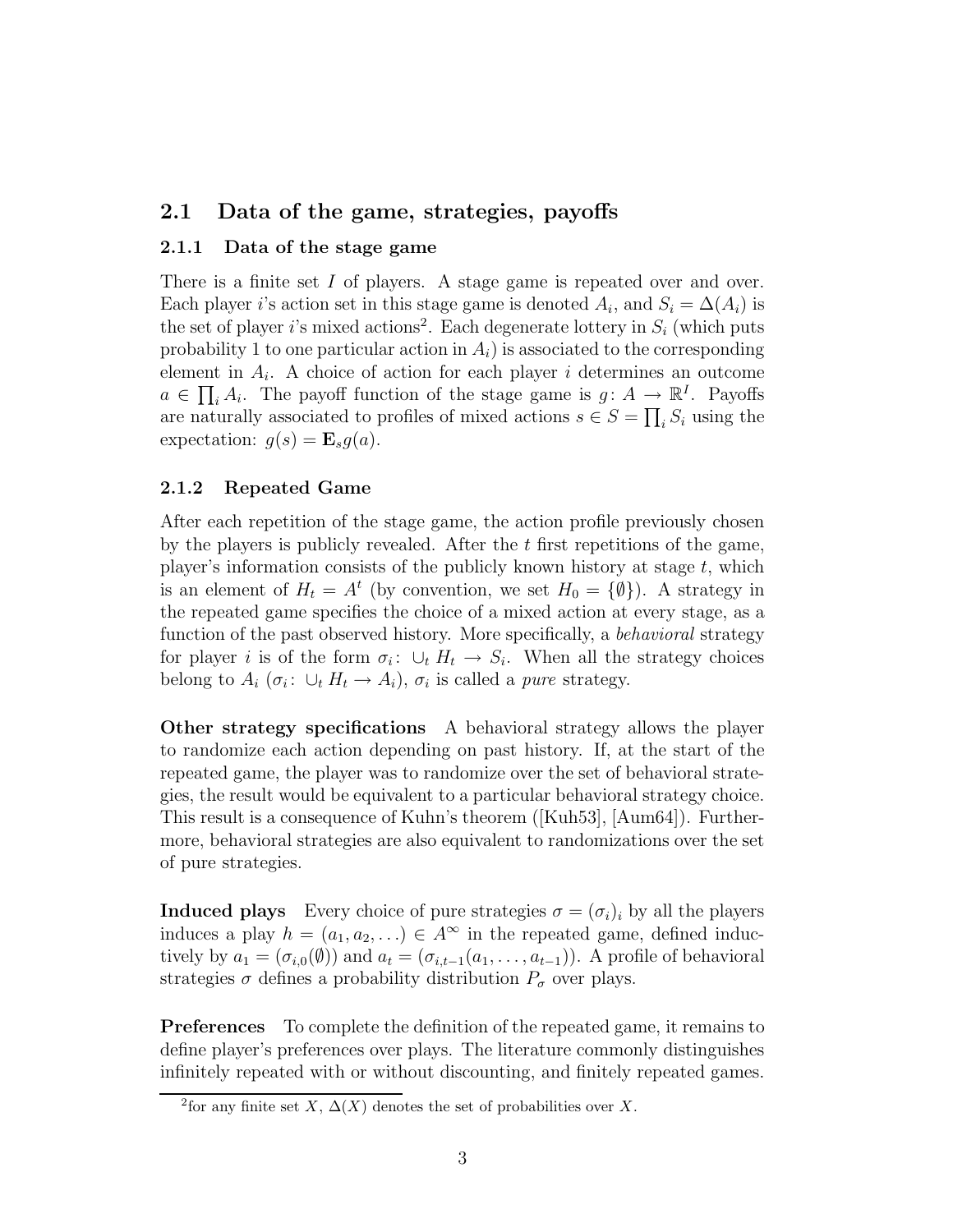In infinitely repeated games with no discounting, the players care about their long-run stream of stage payoffs. In particular, the payoff in the repeated game associated to a play  $h = (a_1, a_2, \ldots) \in A^{\infty}$  coincides with the limit of the Cesaro means of stage payoffs when this limit exists. When this limit does not exist, the most common evaluation of the stream of payoffs is defined through a Banach limit of the Cesaro means (a Banach limit is a linear form on the set of bounded sequences that lies always between the liminf and the limsup).

In infinitely repeated games with discounting, a discount factor  $0 < \delta < 1$ characterizes the player's degree of impatience. A payoff of 1 at stage  $t$  is equivalent to a payoff of  $\delta$  at stage  $t + 1$ . Player is payoff in the repeated game for the play  $h = (a_1, a_2, \ldots) \in A^{\infty}$  is the normalized sum of discounted payoffs:  $(1 - \delta) \sum_{t \geq 1} \delta^{t-1} g_i(a_t)$ .

In finitely repeated games, the game ends after some stage  $T$ . Payoffs induced by the play after stage T are irrelevant (and a strategy needs not specify choices after stage  $T$ ). The payoff for a player is the average of the stage payoffs during stages 1 up to T.

Equilibrium notions What plays can be expected to be observed in repeated interactions of players who observe each other's choices? Noncooperative Game Theory focuses mainly on the idea of stable convention, i.e. of strategy profiles from which no player has incentives to deviate, knowing the strategies adopted by the other players.

A strategy profile forms a Nash Equilibrium (Nash [Nas51]) when no player can improve his payoff by choosing an alternative strategy, as long as other players follow the prescribed strategies.

In some cases, the observation of past play may not be consistent with the prescribed strategies. When, for every possible history, each player's strategy maximizes the continuation stream of payoffs, assuming that other players abide with their prescribed strategies at all future stages, the strategy profile forms a subgame perfect equilibrium (Selten [Sel65]).

Perfect equilibrium is a more robust and often considered a more satisfactory solution concept than Nash equilibrium. The construction of perfect equilibria is in general also more demanding than the construction of Nash equilibria.

The main objective of the theory of repeated games is to characterize the set of payoff vectors that can be sustained by some Nash or perfect equilibrium of the repeated game.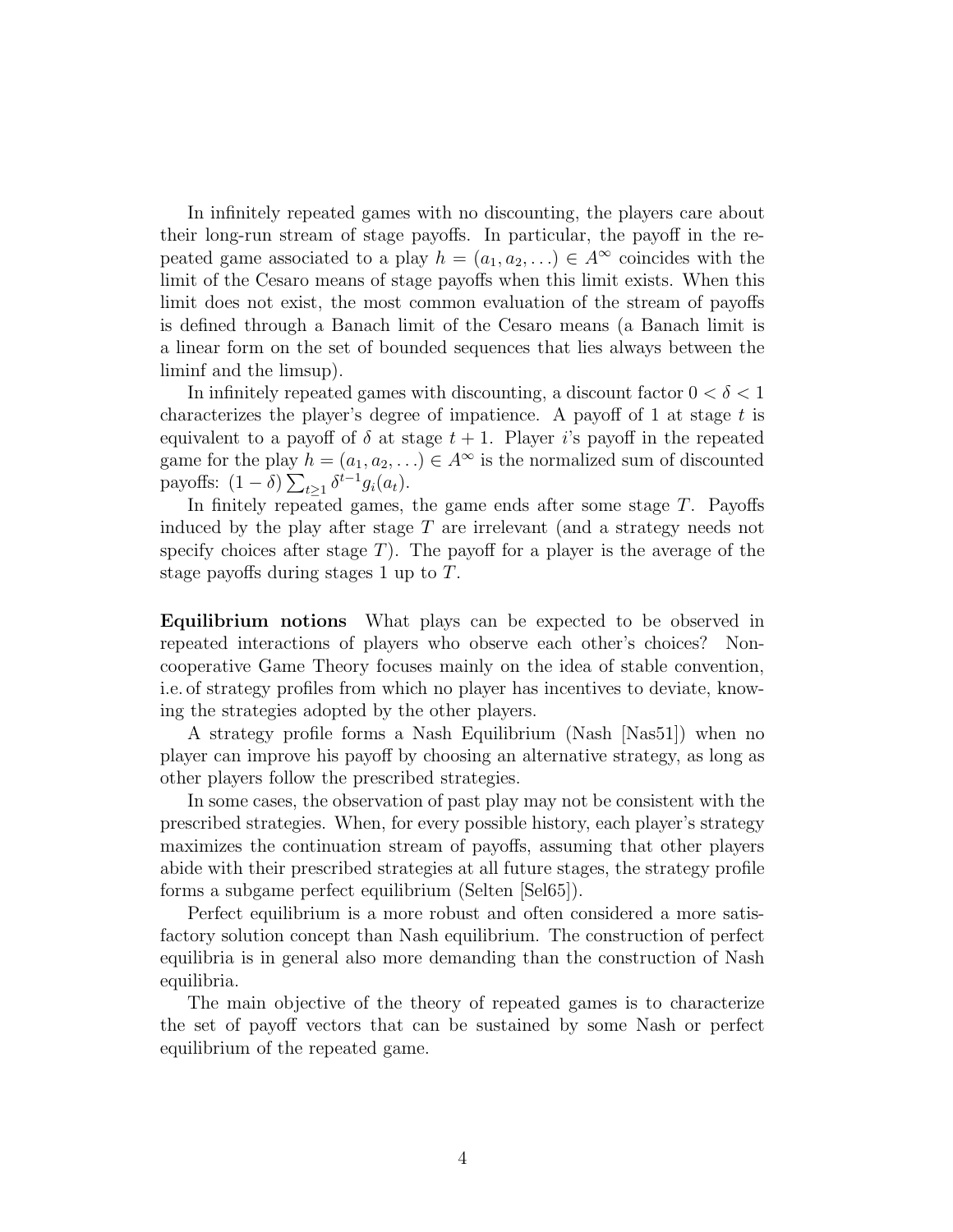## 2.2 Necessary conditions on equilibrium payoffs

Some properties are common to all equilibrium payoffs. First, under the common assumption that all players evaluate the payoff associated to a play in the same way<sup>3</sup> , the resulting payoff vector in the repeated game is a convex combination of stage payoffs<sup>4</sup>. That is, the payoff vector in the repeated game is an element of the convex closure of  $g(A)$ , called the set of *feasible payoffs* and denoted F.

Now consider a strategy profile  $\sigma$ , and let  $\tau_i$  be a strategy of player i that plays after each history  $(a_1, \ldots, a_t)$  a best response to the profile of mixed actions chosen by the other players in the next stage. At any stage of the repeated game, the expected payoff for player i using  $\tau_i$  is no less than<sup>5</sup>

$$
v_i = \min_{s_{-i} \in S_{-i}} \max_{a_i \in A_i} g_i(s_{-i}, a_i)
$$
 (1)

The payoff  $v_i$  is referred to as player i's min max payoff. A payoff vector that provides each player  $i$  with at least [resp. strictly more than]  $v_i$  is called individually rational [resp. strictly individually rational], and IR [resp.  $IR^*$ ] denotes the set of such payoff vectors. Since for any strategy profile, there exists a strategy of player i that yields a payoff of no less than  $v_i$ , all equilibrium payoffs have to be individually rational.

Also note that players  $j \neq i$  collectively have a strategy profile in the repeated game that forces player *i*'s payoff down to  $v_i$ : they play repeatedly a mixed strategy profile that achieves the minimum in the definition of  $v_i$ . Such a strategy profile in the one-shot game is referred to as punishing strategy, or min max strategy against player i.

For the Prisoner's Dilemma game, F is the convex hull of  $(0,0)$ ,  $(4,-1)$ ,  $(-1, 4)$  and  $(3, 3)$ . Both player's min max levels are equal to 0, so that IR is the positive orthant. Figure 1 illustrates the set of feasible and individually rational payoff vectors (hatched area):

The set of feasible and individually rational payoffs can be easily computed from the stage game data.

<sup>3</sup>A notable exception is the work of Lehrer and Pauzner [LP99] who study repeated games where players has heterogenous impatience levels.

<sup>&</sup>lt;sup>4</sup>The payoff vector resulting from a play does not necessarily belong to  $F$  if players have different evaluations of payoff streams. For instance, in a repetition of the Prisoner's Dilemma, if player 1 cares only about the payoff in stage 1 and player 2 cares only about the payoff in stage 2, it is possible for both players to obtain a payoff of 4 in the repeated game.

<sup>&</sup>lt;sup>5</sup>If  $(E_i)_{i\in I}$  is a collection of sets,  $e_{-i}$  denotes an element of  $E_{-i} = \prod_{j\neq i} E_j$ . A profile  $e \in \prod_j E_j$  is denoted  $e = (e_i, e_{-i})$  when the *i*-th component is stressed.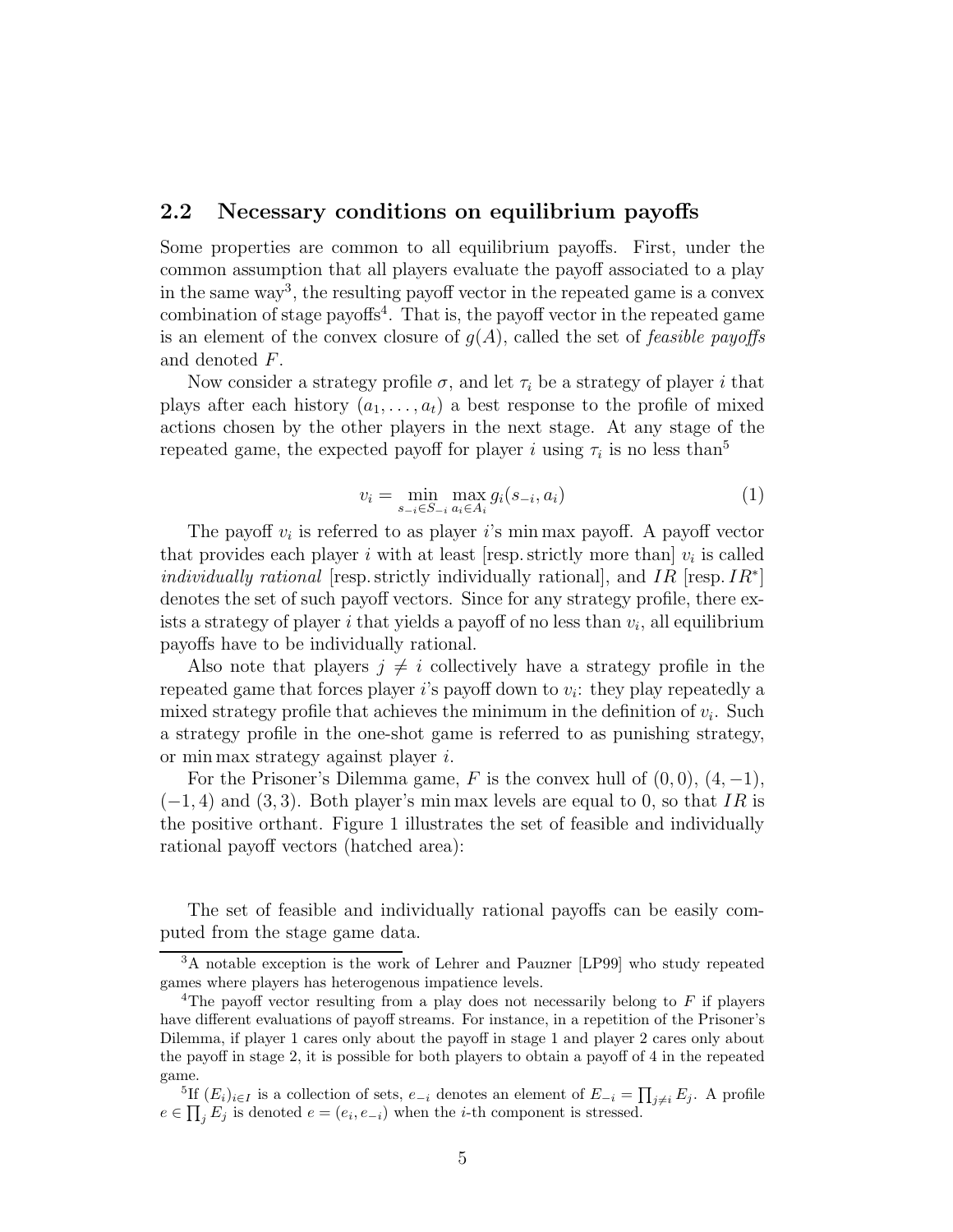

Figure 1: F and IR for the Prisoner's Dilemma

## 2.3 Infinitely patient players

The following result has been part of the folklore of Game Theory at least since the mid 1960's. Its authorship is obscure (see the introduction of Aumann [Aum81]). For this reason, it is commonly referred to as the "Folk Theorem". By extension, characterization of sets of equilibrium payoffs in repeated games are also referred to as "Folk Theorems".

**Theorem 1** The set of equilibrium payoffs of the repeated game with no discounting coincides with the set of feasible and individually rational payoffs.

Aumann and Shapley [AS76], [AS94] and Rubinstein [Rub77] show that restricting attention to perfect equilibria does not narrow down the set of equilibrium payoffs. They prove that:

**Theorem 2** The set of perfect equilibrium payoffs of the repeated game with no discounting coincides with the set of feasible and individually rational payoffs.

We outline a proof of Theorem 2. It is established that any equilibrium payoff is in  $F \cap IR$ , we need only to prove that each element of  $F \cap IR$  is a subgame perfect equilibrium payoff. Let  $x \in F \cap IR$ , and let  $h = a_1, \ldots, a_t, \ldots$ be a play inducing x. Consider the strategies that play  $a_t$  in stage t; if player i does not respect this prescription at stage  $t_0$ , the other players punish player i for  $t_0$  stages by repeatedly playing the min max strategy profile against player *i*. After the punishment phase is over, players revert to the play of  $h$ , hence playing  $a_{t_0+1}, \ldots$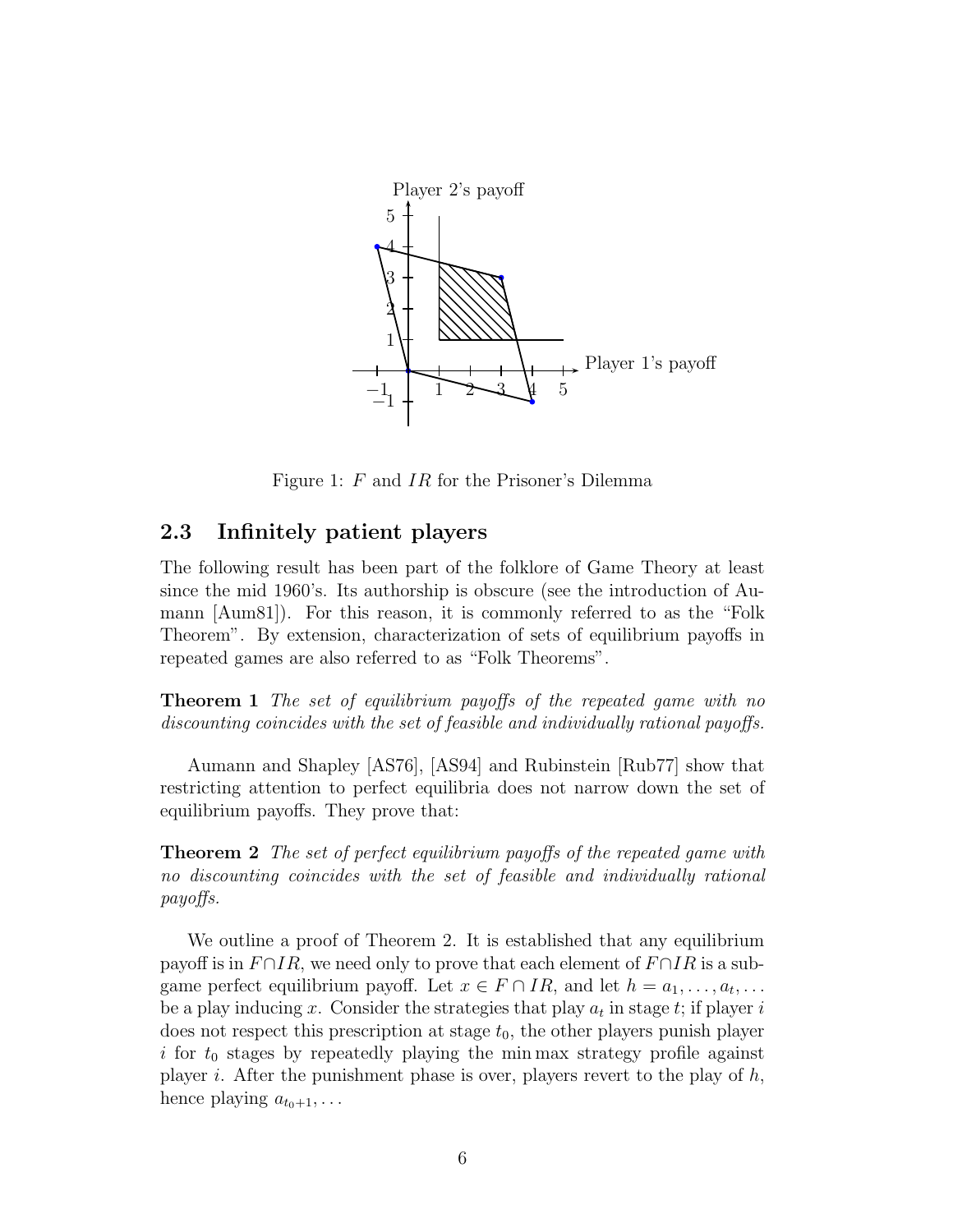Now we explain why these strategies form a subgame perfect equilibrium. After any history, consider any strategy of player i. The induced play by this strategy for player  $i$  and by other player's prescribed strategies is, up to a subset of stages of null density, defined by the sequence  $h$  with interweaved periods of punishment for player i. Hence the induced long-run payoff for player  $i$  is a convex combination of his punishment payoff and of the payoff induced by h. The result follows since the payoff for player i induced by h is no worse than the punishment payoff.

## 2.4 Impatient players

The strategies constructed in the proof of the Folk Theorem for repeated games with infinitely patient players (Theorem 1) do not necessarily constitute a subgame perfect equilibrium if players are impatient. Indeed, during a punishment phase, the punishing players may be receiving bad stage payoffs, and these stage payoffs matter in the evaluation of their stream of payoffs. When constructing subgame perfect equilibria of discounted games, one must make sure that after a deviation of player i, players  $j \neq i$  have incentives to implement player i's punishment.

Nash Reversion Friedman [Fri71] shows that every feasible payoff that Pareto dominates a Nash equilibrium payoff of the static game is a subgame perfect equilibrium payoff of the repeated game provided that players are patient enough. In Friedman's proof, punishments take the simple form of reversion to the repeated play of the static Nash equilibrium forever. In the Prisoner's Dilemma,  $(D, D)$  is the only static Nash equilibrium payoff, and thus (3, 3) is a subgame perfect Nash equilibrium payoff of the repeated game if players are patient enough. Note however that in some games, the set of payoffs that Pareto dominate some equilibrium payoff may be empty. Also, Friedman's result constitutes a partial Folk Theorem only in that it does not characterize the full set of equilibrium payoffs.

The recursive structure Repeated games with discounting possess a structure similar to dynamic programming models. At any stage in time, players choose actions that maximize the sum of the current payoff and the payoff at the subsequent stages. When strategies form a subgame perfect equilibrium, the payoff vector at subsequent stages must be an equilibrium payoff, and players must have incentives to follow the prescribed strategies at the current stage. This implies that subgame perfect equilibrium payoffs have a recursive structure, first studied by Abreu [Abr88]. Section 3.3.1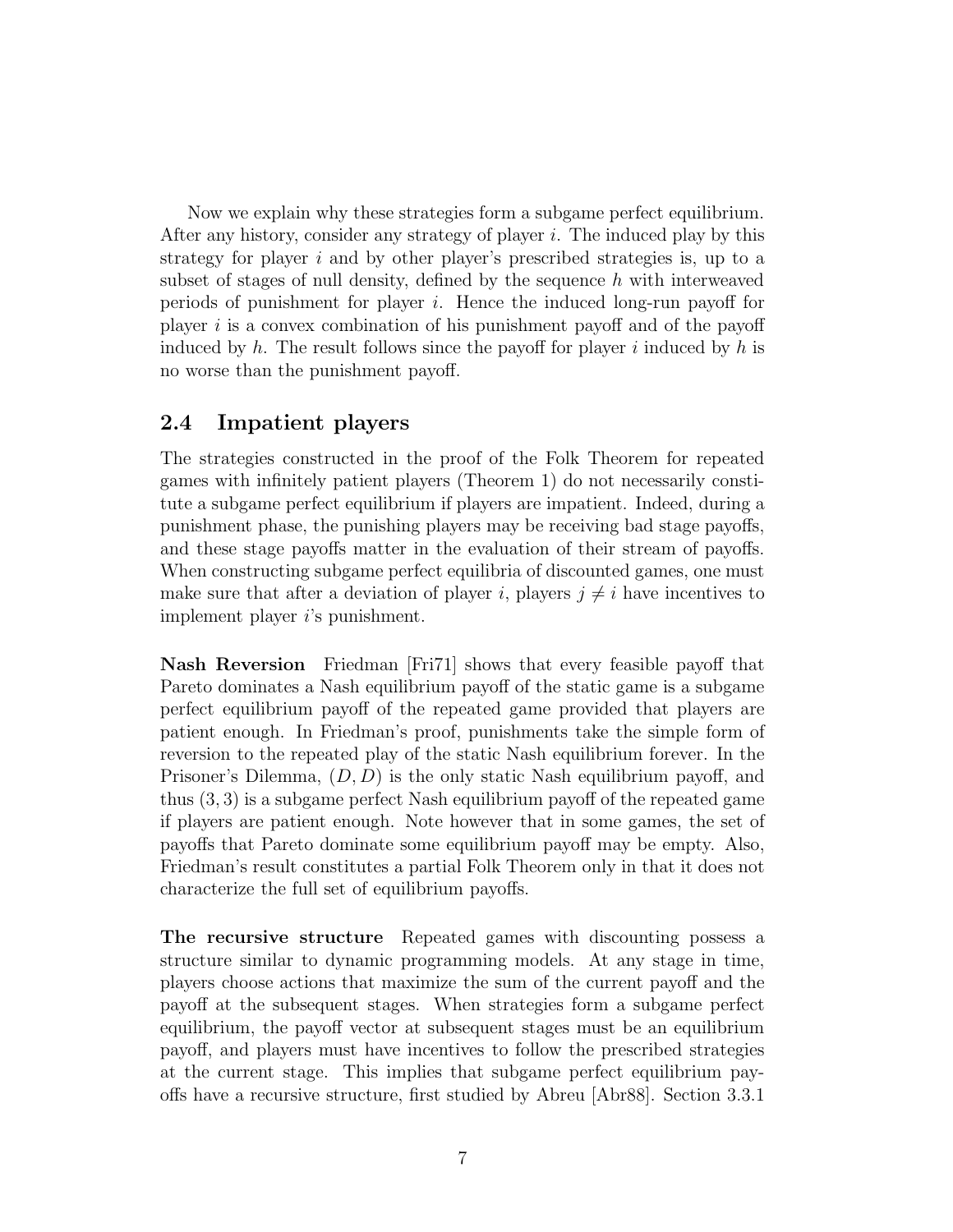presents the recursive structure in more details for the more general model of games with public monitoring.

The Folk Theorem for Discounted Games Relying on Abreu's recursive results, Fudenberg and Maskin [FM86] prove the following Folk Theorem for subgame perfect equilibria with discounting:

**Theorem 3** If the number of players is 2 or if the set feasible payoff vectors has non-empty interior, then any payoff vector that is feasible and strictly individually rational is a subgame perfect equilibrium of the discounted repeated game, provided that players are sufficiently patient.

Forges, Mertens and Neyman [FMN86] provide an example for which a payoff which is individually rational but not strictly individually rational is not an equilibrium payoff of the discounted game.

Abreu, Dutta and Smith [ADS94] show that the non-empty interior condition of the theorem can be replaced by a weaker condition of "non equivalent utilities": no pair of players have same preferences over outcomes. Wen [Wen94] shows that a Folk Theorem still holds when the condition of non equivalent utilities fails if one replaces the minmax level defining individually rational payoffs by some "effective minmax" payoffs.

## 2.5 Finitely repeated games

Strikingly, equilibrium payoffs in finitely repeated games and in infinitely repeated games can be drastically different. This effect can be best exemplified in repetitions of the Prisoner's Dilemma.

The Prisoner's Dilemma Recall that in an infinitely repeated Prisoner's Dilemma, cooperation at all stages is achieved at a subgame perfect equilibrium if players are patient enough. By contrast, at every Nash equilibrium of any finite repetition of the Prisoner's Dilemma, both players play D at every stage with probability 1.

Now we present a short proof of this result. Consider any Nash equilibrium of the Prisoner's Dilemma repeated T times. Let  $a_1, \ldots, a_T$  be a sequence of action profiles played with positive probability at the Nash equilibrium. Since each player can play  $D$  at the last stage of the repetition, and D is a dominating action,  $a_T = (D, D)$ . We now prove by induction on  $\tau$ that for any such  $\tau$ ,  $a_{T-\tau}$ , ...,  $a_T = (D, D)$ , ...,  $(D, D)$ . Assume the induction hypothesis valid for  $\tau - 1$ . Consider a strategy for player i that follows the equilibrium strategy up to stage  $T - \tau - 1$ , then plays D from stage  $T - \tau$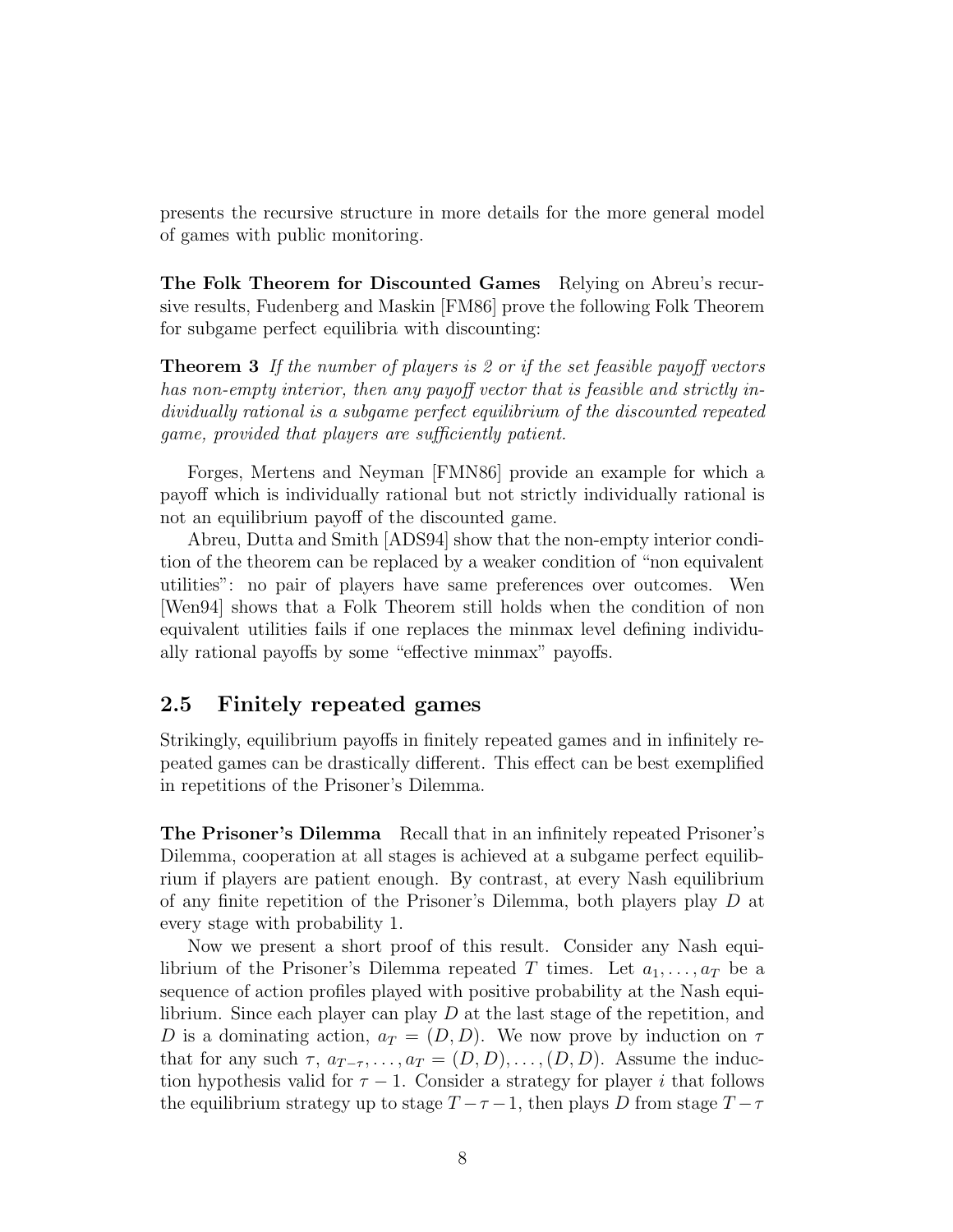on. This strategy obtains the same payoff as the equilibrium strategy an stages  $1, \ldots, T - \tau - 1$ , and as least as much as the equilibrium strategy at stages  $T - \tau + 1, \ldots, T - \tau$ . Hence, this strategy cannot obtain more than the equilibrium strategy at stage  $T - \tau$ , and therefore the equilibrium strategy plays D at stage  $T - \tau$  with probability 1 as well.

Sorin [Sor86] proves the more general result:

**Theorem 4** Assume that in every Nash equilibrium of G, all players are receiving their individually rational levels. Then, at each Nash equilibrium of any finitely repeated version of G, all players are receiving their individually rational levels.

The proof of Theorem 4 relies on a backwards induction type of argument, but it is striking that the result applies for all Nash equilibria and not only for subgame perfect Nash equilibria. This result shows that, unless some additional assumptions are made on the one-shot game, a Folk Theorem cannot obtain for finitely repeated games.

Games with unique Nash payoff Using a backwards induction argument, Benoît and Krishna [BK85] obtain the following result.

**Theorem 5** Assume that  $G$  admits x as unique Nash equilibrium payoff. Then every finite repetition of  $G$  admits x as unique subgame perfect equilibrium payoff.

Theorems 4 and 5 rely on the assumption that the last stage of repetition,  $T$ , is common knowledge between players. Neyman [Ney99] shows that a Folk Theorem obtains for the finitely repeated Prisoner's Dilemma (and for other games) if there is lack of common knowledge on the last stage of repetition.

Folk Theorems for finitely repeated games A Folk Theorem can be obtained when there are two Nash equilibrium payoffs for each player. The following result is due to Benoît and Krishna  $|BK85|$  and Gossner  $|G$ os $95|$ .

Theorem 6 Assume that each player has two distinct Nash equilibrium payoffs in G and that the set of feasible payoffs has non-empty interior. Then, the set of subgame perfect equilibrium payoffs of the T times repetition of G converges to the set of feasible and individually rational payoffs as T goes to infinity.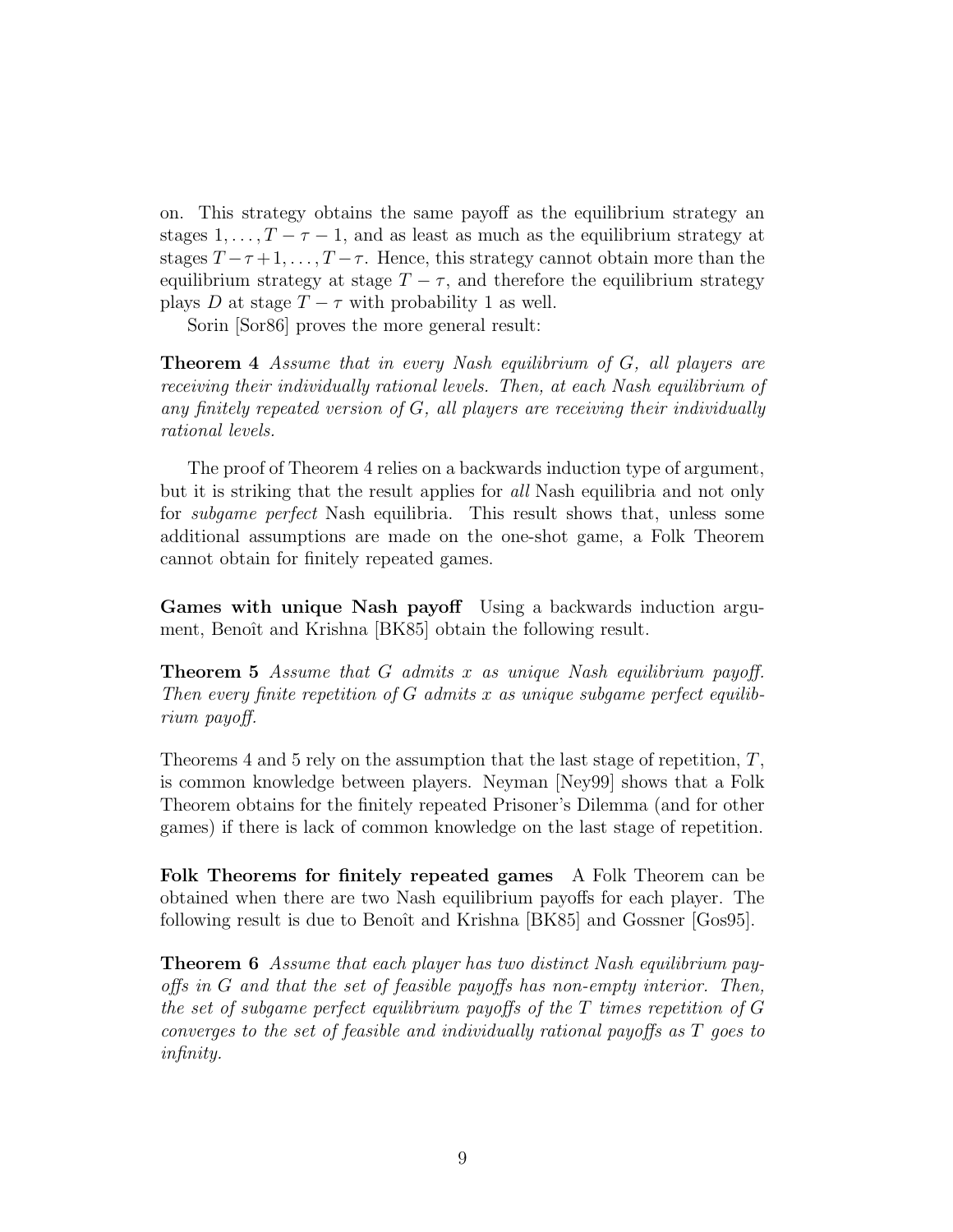Hence, with at least two equilibrium payoffs per player, the sets of equilibrium payoffs of finitely repeated games and infinitely repeated games are asymptotically the same.

The condition that each player has two distinct Nash equilibrium payoffs in the stage game can be weakened, see Smith [Smi95]. Assume for simplicity that one player has two distinct Nash payoffs. By playing one of the two Nash equilibria in the last stages of the repeated game, it is possible to provide incentives for this player to play actions that are not part of Nash equilibria of the one-shot game in previous stages. If this construction leads to perfect equilibria in which a player  $j \neq i$  has distinct payoffs, we can now provide incentives for both players  $i$  and  $j$ . If successive iterations of this procedure yield distinct subgame perfect equilibrium payoffs for all players, a Folk Theorem applies.

## 3 Games with non observable actions

For infinitely repeated games with perfect monitoring, a complete and simple characterization of the set of equilibrium payoffs is obtained: feasible and individually rational payoff vectors. In particular, cooperation can be sustained at equilibrium. How equilibrium payoffs of the repeated game depend on the quality of player's monitoring of each other's actions is the subject of a very active area of research.

Repeated games with imperfect monitoring, in which players observe imperfectly other player's action choices, were first motivated by economic applications. In Stigler [Sti64], two firms are repeatedly engaged in price competition over market shares. Each firm observes its own sales, but not the price set by the rival. While it is in the best interest for both firms to set a collusive price, each firm has incentives to secretly undercut the rival's price. Upon observing plunging sales, should a firm deduce that the rival firm is undercutting prices, and retaliate by setting lower prices, or should lower sales be interpreted as a result of an exogenous shock on market demand? Whether collusive behavior is sustainable or not at equilibrium is one of the motivating questions in the theory of repeated games with imperfect monitoring.

It is interesting to compare repeated games with imperfect monitoring with their perfect monitoring counterparts.

The structure of equilibria used to prove the Folk Theorem with perfect monitoring and no discounting is rather simple: if a player deviates from the prescribed strategies, the detection is detected and the deviating player is identified, all other players can then punish the deviator. With imper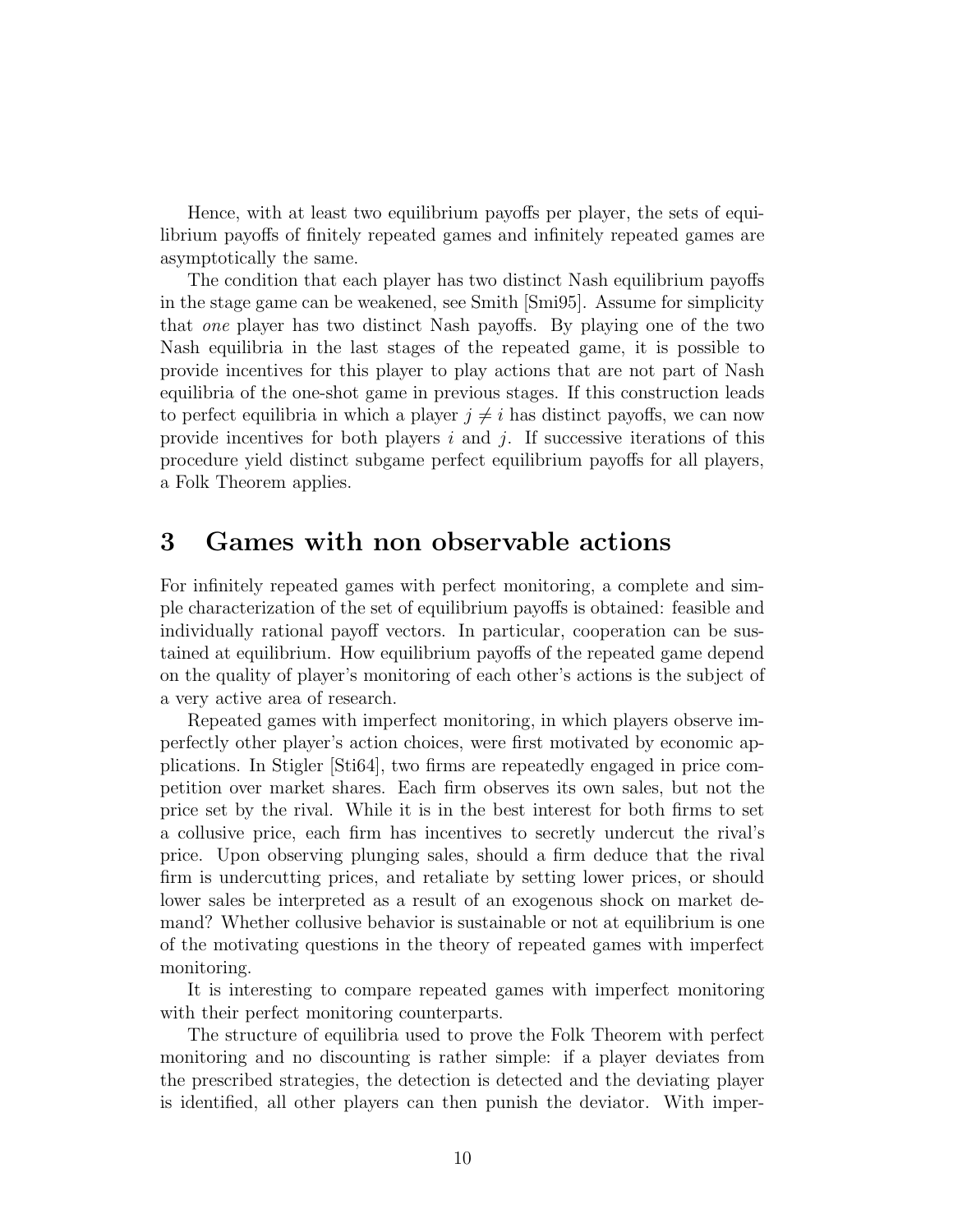fect monitoring, not all deviations are detectable, and when a deviation is detected, deviators are not necessarily identifiable. The notions of detection and identification allow fairly general Folk Theorems for undiscounted games. We present these results in section 3.2.

With discounting, repeated games with perfect monitoring possess a recursive structure that facilitates their study. Discounted games with public monitoring also possess a recursive structure. We review the major results of this branch of the literature in section 3.3.

Almost-perfect monitoring is the natural framework to study the effect of small departures from the perfect or public monitoring assumptions. We review this literature in section 3.4.

Little is known about general discounted games with imperfect monitoring. We present the main known results in section 3.5.

With perfect monitoring, the worst equilibrium payoff for a player is given by the min max of the one-shot game, where punishing (minimizing) players choose an independent profile of mixed strategies. With imperfect monitoring, correlation past signals for the punishing players may lead to more efficient punishments. We present results on punishment levels in 3.6.

### 3.1 Model

In this section we define repeated games with imperfect monitoring, and describe several classes of monitoring structures of particular interest.

#### 3.1.1 Data of the game

Recall that the one-shot strategic interaction is described by a finite set I of players, a finite action set  $A_i$  for each player i, and a payoff function  $g: A \to \mathbb{R}^I$ . Player's observation of each other's actions is described by a monitoring structure given by a finite set of signals  $Y_i$  for each player i and by a transition probability  $Q: A \to \Delta(Y)$  (with  $A = \prod_{i \in I} A_i$  and  $Y = \prod_{i \in I} Y_i$ ). When the action profile chosen is  $a = (a_i)_{i \in I}$ , a profile of signals  $y = (y_i)_{i \in I}$ is drawn with probability  $Q(y|a)$  and  $y_i$  is observed by player *i*.

**Perfect monitoring** Perfect monitoring is the particular case in which each player observes the action profile chosen: for each player  $i, Y_i = A$  and  $Q((y_i)_{i\in I} | a) = 1_{\{\forall i, y_i = a\}}.$ 

**Almost perfect monitoring** The monitoring structure is  $\varepsilon$ -perfect (see Mailath and Morris [MM02]) when each player can identify the other player's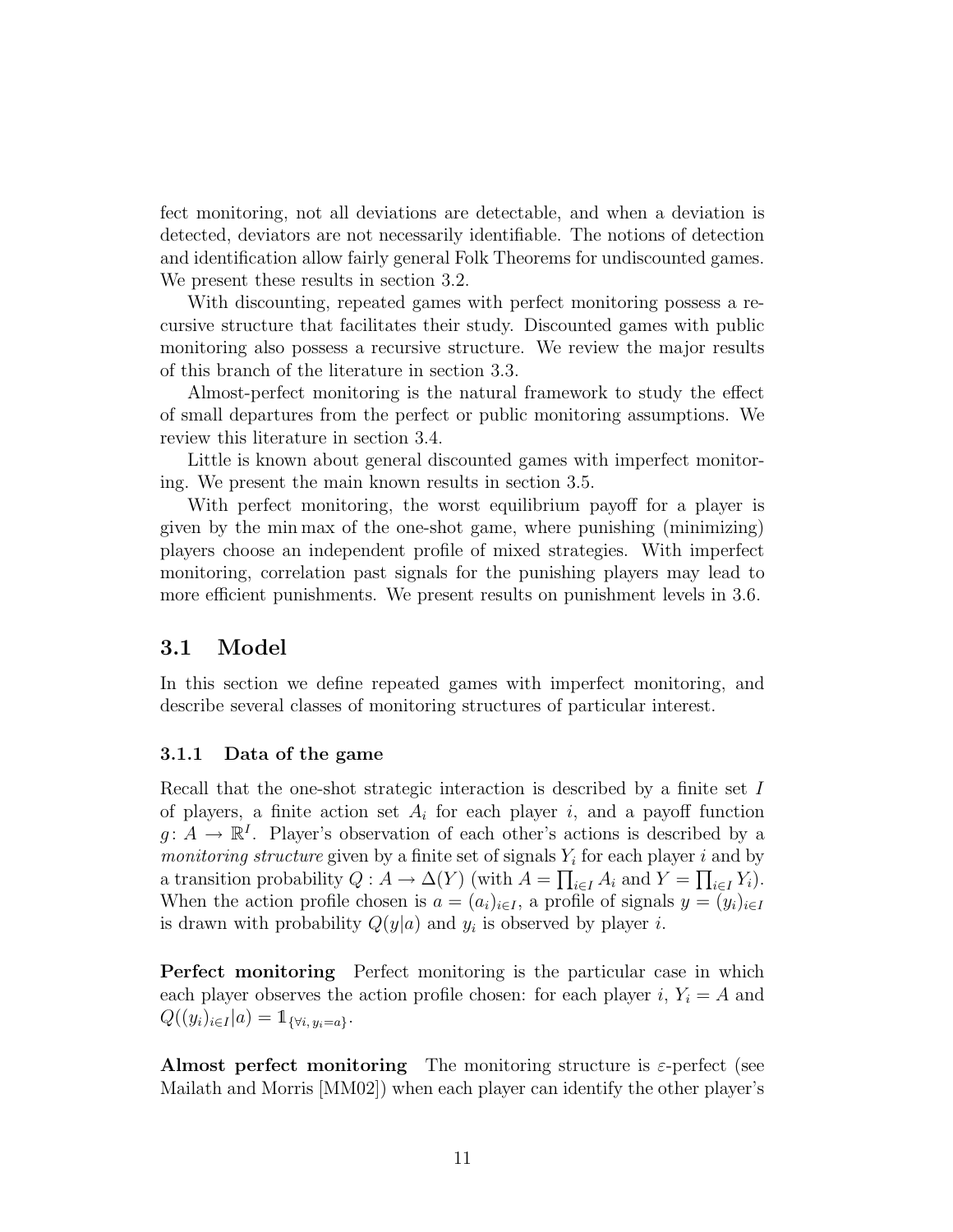action with a probability of error less than  $\varepsilon$ . This is the case if there exist functions  $f_i: A_i \times Y_i \to A_{-i}$  for all i such that, for all  $a \in A$ :

$$
Q(\forall i, f_i(a_i, y_i) = a_{-i}|a) \ge 1 - \varepsilon
$$

Almost-perfect monitoring refers to  $\varepsilon$ -perfect monitoring for small values of  $\varepsilon$ .

Canonical structure The monitoring structure is *canonical* when each player's observation corresponds to an action profile of the opponents, that is, when  $Y_i = A_{-i}$ .

Public and almost public signals Signals are *public* when all the players observe the same signal, i.e.,  $Q(\forall i, j \, y_i = y_j | a) = 1$ , for each action profile a. For instance, in Green and Porter [GP84], firms compete over quantities, and the public signal is the realization of the price. Firms can then make inferences on rival's quantities based on their own quantity and market price.

The case in which  $Q(\forall i, j \ y_i = y_j | a)$  is close to 1 for every a is referred to as almost public monitoring (see Mailath and Morris [MM02]).

**Deterministic signals** Signals are *deterministic* when the signal profile is uniquely determined by the action profile. When  $a$  is played, the signal profile y is given by  $y = f(a)$ , where f is called the *signalling function*.

**Observable payoffs** Payoffs are *observable* when each player *i* can deduce his payoff from his action and his signal. This is the case if there exists a mappings  $\varphi: A_i \times Y_i \to \mathbb{R}$  such that for each action profile a,  $Q(\forall i \ g_i(a))$  $\varphi(a_i, y_i)|a) = 1.$ 

#### 3.1.2 The Repeated Game

The game is played repeatedly and after each stage t, the profile of signals  $y_t$ received by the players is drawn according to the distribution  $Q(y_t|a_t)$ , where  $a_t$  is the profile of action chosen at stage t. A player's information consists of his past actions and signals. We let  $H_{i,t} = (A_i \times Y_i)^t$  be the set of player  $i$ 's histories of length t. A strategy for player i now consists of a mapping  $\sigma_i: \cup_{t>0} H_{i,t} \to S_i$ . The set of complete histories of the game after t stages is  $H_t = (A \times Y)^t$ , it describes chosen actions and received signals for all the players at all past stages. A strategy profile  $\sigma = (\sigma_i)_{i \in I}$  induces a probability distribution  $P_{\sigma}$  on the set of plays  $H_{\infty} = (A \times Y)^{\infty}$ .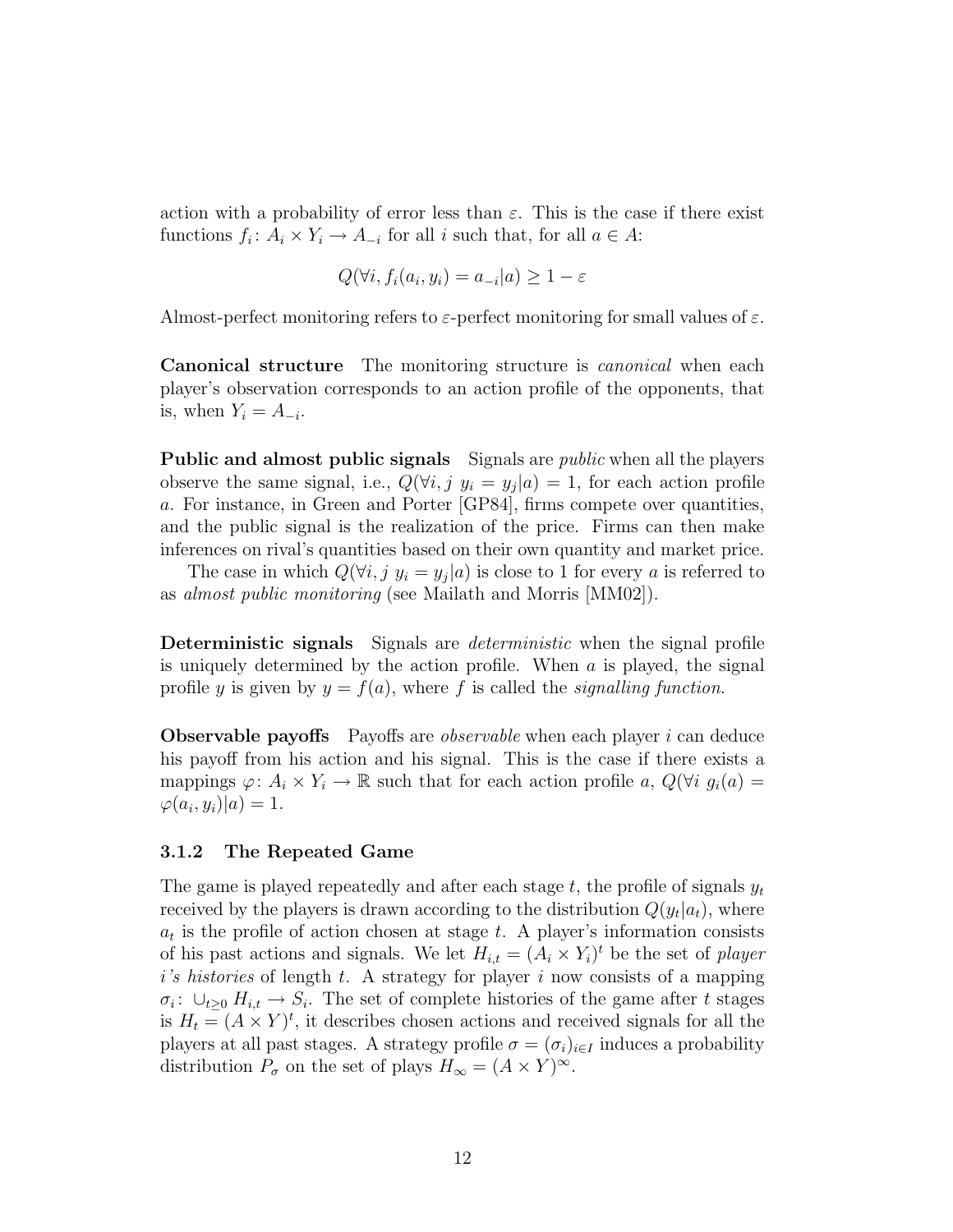#### 3.1.3 Equilibrium notions

Nash equilibria Player's preferences over game plays are defined according to the same criteria as for perfect monitoring. We focus on infinitely repeated games, both discounted and undiscounted. A choice of players' preferences defines a set of Nash equilibrium payoffs in the repeated game.

Sequential equilibria The most commonly used refinement of Nash equilibrium for repeated games with imperfect monitoring is the *sequential equi*librium concept (Kreps and Wilson, [KW82]), which we recall here.

A belief assessment is a sequence  $\mu = (\mu_{i,t})_{t \geq 1, i \in I}$  with  $\mu_{i,t} : H_{i,t} \rightarrow$  $\Delta(H_t)$ , i.e., given the private history  $h_i$  of player i,  $\mu_{i,t}(h_i)$  is the probability distribution representing the belief that player i holds on the full history.

A sequential equilibrium of the repeated game is a pair  $(\sigma, \mu)$  where  $\sigma$  is a strategy profile and  $\mu$  is a belief assessment such that: 1) for each player i and each history  $h_i$ ,  $\sigma_i$  is a best reply in the continuation game, given the strategies of the other players and the belief that player  $i$  holds regarding the past; 2) the beliefs must be consistent in the sense that  $(\sigma, \mu)$  is the pointwise limit of a sequence  $(\sigma^n, \mu^n)$  where for each n,  $\sigma^n$  is a completely mixed strategy (it assigns positive probability to every action after every history) and  $\mu^n$  is the unique belief derived from Bayes' law.

Sequential equilibria are defined both on the discounted game and the undiscounted versions of the repeated game.

For undiscounted games, the set of Nash equilibrium payoffs and sequential equilibrium payoffs coincide. The two notions also coincide for discounted games when the monitoring has full support (i.e. under every action profile, all signal profiles have positive probability). The results presented in this survey all hold for sequential equilibria, both for discounted and undiscounted games.

#### 3.1.4 Extensions of the repeated game

When player receive correlated inputs or may communicate between stages of the repeated game, the relevant concepts are correlated and communication equilibria.

Correlated equilibria A correlated equilibrium (Aumann [Aum74]) of the repeated game is an equilibrium of an extended game in which: at a preliminary stage, a mediator chooses a profile of correlated random inputs and informs each player of his own input; then the repeated game is played.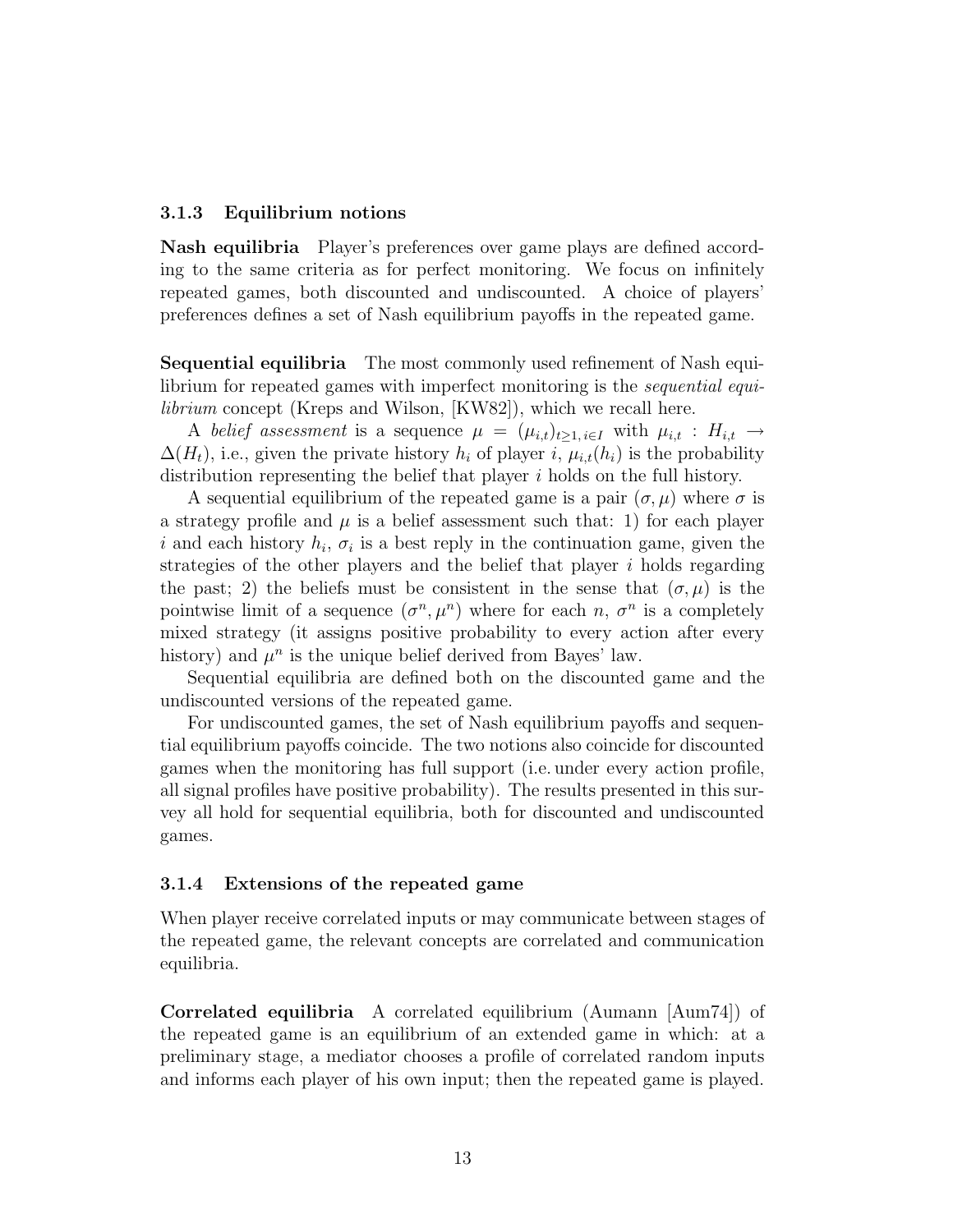A characterization of the set of correlated equilibrium payoffs for two-player games is obtained by Lehrer [Leh92a].

Correlation arises endogenously in repeated games with imperfect monitoring, as the signals received by the players can serve as correlated inputs that influence player's continuation strategies. This phenomenon is called internal correlation, and was studied by Lehrer, [Leh91], Gossner and Tomala, [GT06], [GT07].

Communication equilibria An (extensive form) communication equilibrium (Myerson [Mye82], Forges [For86]) of a repeated game is an equilibrium of an extension of the repeated game in which after every stage, players send messages to a mediator, and the mediator sends back private outputs to the players. Characterizations of the set of communication equilibrium payoffs are obtained under weak conditions on the monitoring structure, see e.g. Kandori and Matsushima [KM98], Compte [Com98], and Renault and Tomala [RT04].

## 3.2 Detection and identification

#### 3.2.1 Equivalent actions

A deviation from a player is detectable when it induces a different distribution of signals for other players. When two actions induce the same distribution of actions for other players, they are called equivalent (Lehrer [Leh90], [Leh91], [Leh92a], [Leh92b]):

**Definition 1** Two actions  $a_i$  and  $b_i$  of player i are equivalent, and we note  $a_i \sim b_i$ , if they induce the same distribution of other players' signals:

$$
Q(y_{-i}|a_i, a_{-i}) = Q(y_{-i}|b_i, a_{-i}), \ \forall a_{-i}
$$

#### Example 1

Consider the two-player repeated Prisoner's Dilemma where player 2 receives no information about the actions of player 1 (e.g.  $Y_2$  is a singleton). The two actions of player 1 are thus equivalent. The actions of player 2 are independent of the actions of player 1: player 1 has no impact on the behavior of player 2. Player 2 has no power to threat player 1 and in any equilibrium, player 1 defects at every stage. Player 2 also defects at each stage: since player 1 always defects, he also loses his threatening power. The only equilibrium payoff in this repeated game is thus  $(0, 0)$ .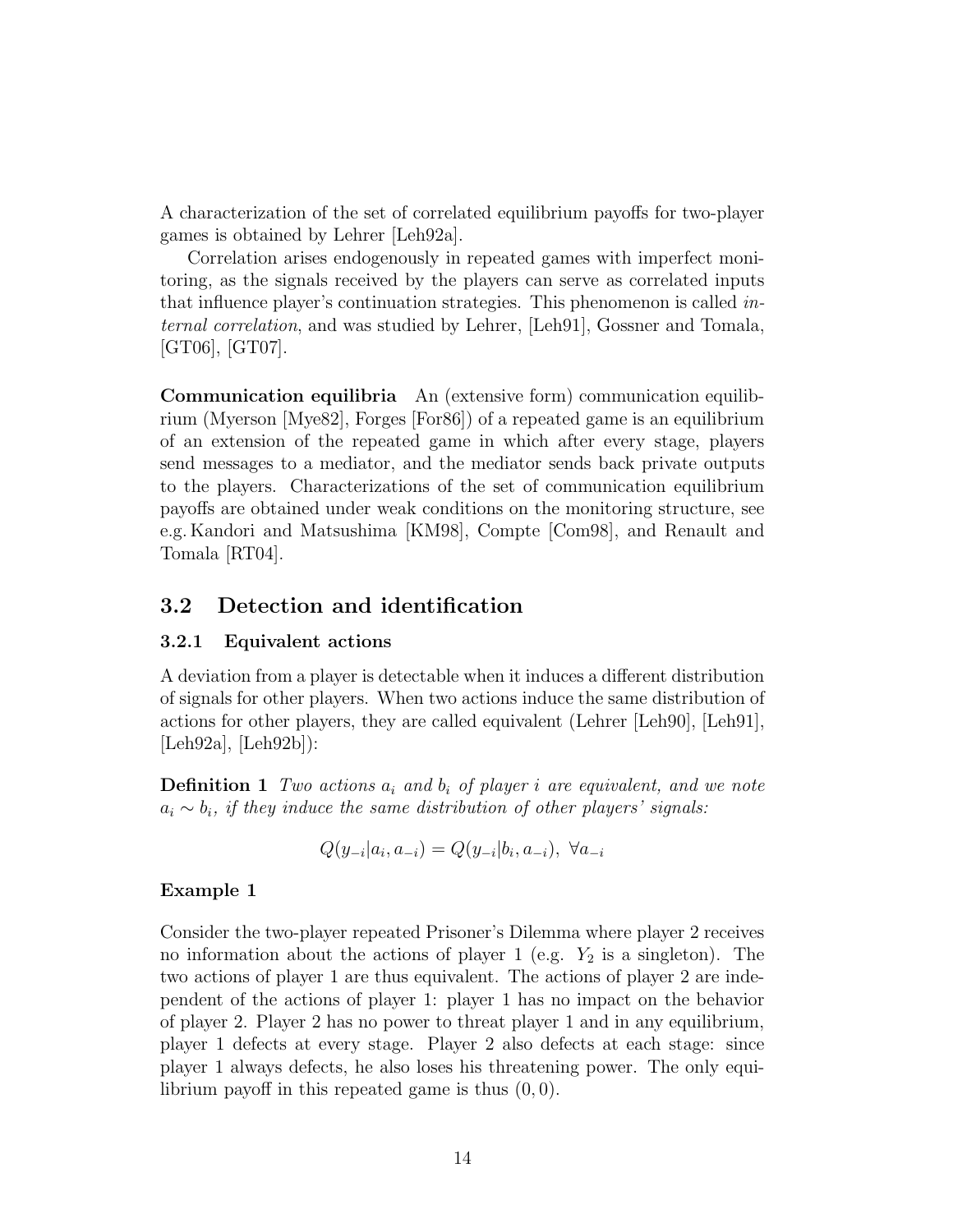Example 1 suggests that between two equivalent actions, a player chooses at equilibrium the one that yields the highest stage payoff. This is indeed the case when the information received by a player does not depend on his own action. Lehrer [Leh90] studies particular monitoring structures satisfying this requirement. Recall from Lehrer [Leh90] the definition of semi-standard monitoring structures: each action set  $A_i$  is endowed with a partition  $\overline{A}_i$ , when player *i* plays  $a_i$ , the corresponding partition cell  $\bar{a}_i$  is publicly announced. In the semi-standard case, two actions are equivalent if and only if they belong to the same cell:  $a_i \sim b_i \iff \bar{a}_i = b_i$  and the information received by a player on other player's action does not depend on his own action.

If player *i* deviates from  $a_i$  to  $b_i$ , the deviation is undetected if and only if  $a_i \sim b_i$ . Otherwise it is detected by all other players. A profile of mixed actions is called immune to undetectable deviations if no player can profit by a unilateral deviation that maintains the same distribution of other players' signals. The following result, due to Lehrer [Leh90], characterizes equilibrium payoffs for undiscounted games with semi-standard signals:

Theorem 7 In a undiscounted repeated game with semi-standard signals, the equilibrium payoffs are the individually rational payoffs that belongs to the convex hull of payoffs generated by mixed action profiles that are immune to undetectable deviations.

#### 3.2.2 More informative actions

When the information of player  $i$  depends on his own action, some deviations may be detected in the course of the repeated game even though they are undetectable in the stage game.

#### Example 2

Consider the following modification of the Prisoner's dilemma. The action set of player 1 is  $A_1 = \{C_1, D_1\} \times \{C_2, D_2\}$  and the action set of player 2 is  $\{C_2, D_2\}$ . An action for player 1 is thus a pair  $a_1 = (\tilde{a}_1, \tilde{a}_2)$ . When the action profile  $(\tilde{a}_1, \tilde{a}_2, a_2)$  is played, the payoff to player i is  $g_i(\tilde{a}_1, a_2)$ . We can interpret the component  $\tilde{a}_1$  as a *real* action (it impacts payoffs) and the component  $\tilde{a}_2$  as a *message* sent to player 2 (it does not impact payoffs). The monitoring structure is as follows:

• player 2 only observes the message component  $\tilde{a}_2$  of the action of player 1 and,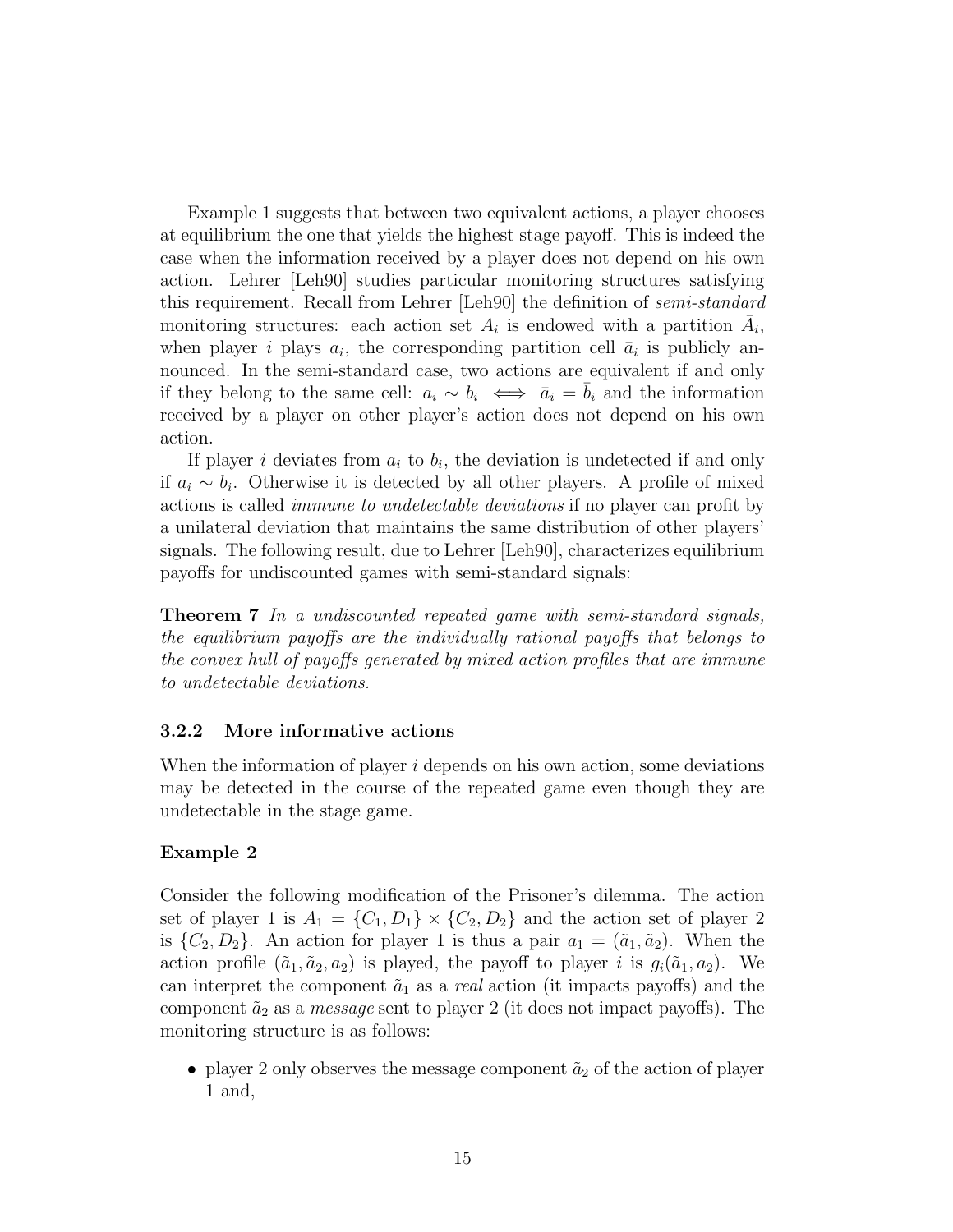• player 1 perfectly observes the action of player 2 if he chooses the cooperative real action ( $\tilde{a}_1 = C_1$ ), and gets no information on player 2's action if he defects  $(\tilde{a}_1 = D_1)$ .

Note that the actions  $(C_1, C_2)$  and  $(D_1, C_2)$  of player 1 are equivalent, and so are the actions  $(C_1, D_2)$  and  $(D_1, D_2)$ . However, it is possible to construct an equilibrium that implements the cooperative payoff along the following lines:

i) Using his message component, player 1 reports at each stage  $t > 1$  the previous action of player 2. Player 1 is punished in case of a non matching report.

ii) Player 2 randomizes between both actions, so that player 1 needs to play the cooperative action in order to report player 2's action accurately. The weight on the defective action of player 2 goes to 0 as t goes to infinity to ensure efficiency.

Player 2 has incentives to play  $C_2$  most of the time, since player 1 can statistically detect if player 2 uses the action  $D_2$  more frequently than prescribed. Player 1 also has incentives to play the real action  $C_1$ , as this is the only way to observe player 2's action, which need to be reported later on.

The key point in the example above is that the two real actions  $C_1$  and  $D_1$  of player 1 are equivalent but  $D_1$  is less informative than  $C_1$  for player 1. For general monitoring structures an action  $a_i$  is *more informative* than an action  $b_i$  if: whenever player 1 plays  $a_i$ , can reconstitue the signal he would have observed, had he played  $b_i$ . The precise definition of the more informative relation relies Blackwell's ordering of stochastic experiments [Bla51]:

**Definition 2** The action  $a_i$  of player i is more informative than the action  $b_i$  if there exists a transition probability  $f: Y_i \to \Delta(Y_i)$  such that for each  $a_{-i}$  and each profile of signals y,

$$
\sum_{y_i} f(y'_i|y_i) Q(y_i, y_{-i}|a_i, a_{-i}) = Q(y'_i, y_{-i}|b_i, a_{-i})
$$

We denote  $a_i \succeq b_i$  if  $a_i \sim b_i$  and  $a_i$  is more informative than  $b_i$ .

Assume that prescribed strategies require player i to play  $b_i$  at stage t, and let  $a_i \succeq b_i$ . Consider the following deviation from player *i*: play  $a_i$  at stage  $t$ , and reconstruct a signal at stage  $t$  that could have arisen from the play of  $b_i$ . In all subsequent stages, play as if no deviation took place at stage  $t$ , and as if the reconstructed signal had been observed at stage  $t$ . Not only such a deviation would be undetectable at stage  $t$ , since  $a_i \sim b_i$ , but it would also be undetectable at all subsequent stages, as it would induce the same probability distribution over plays as under the prescribed strategy. This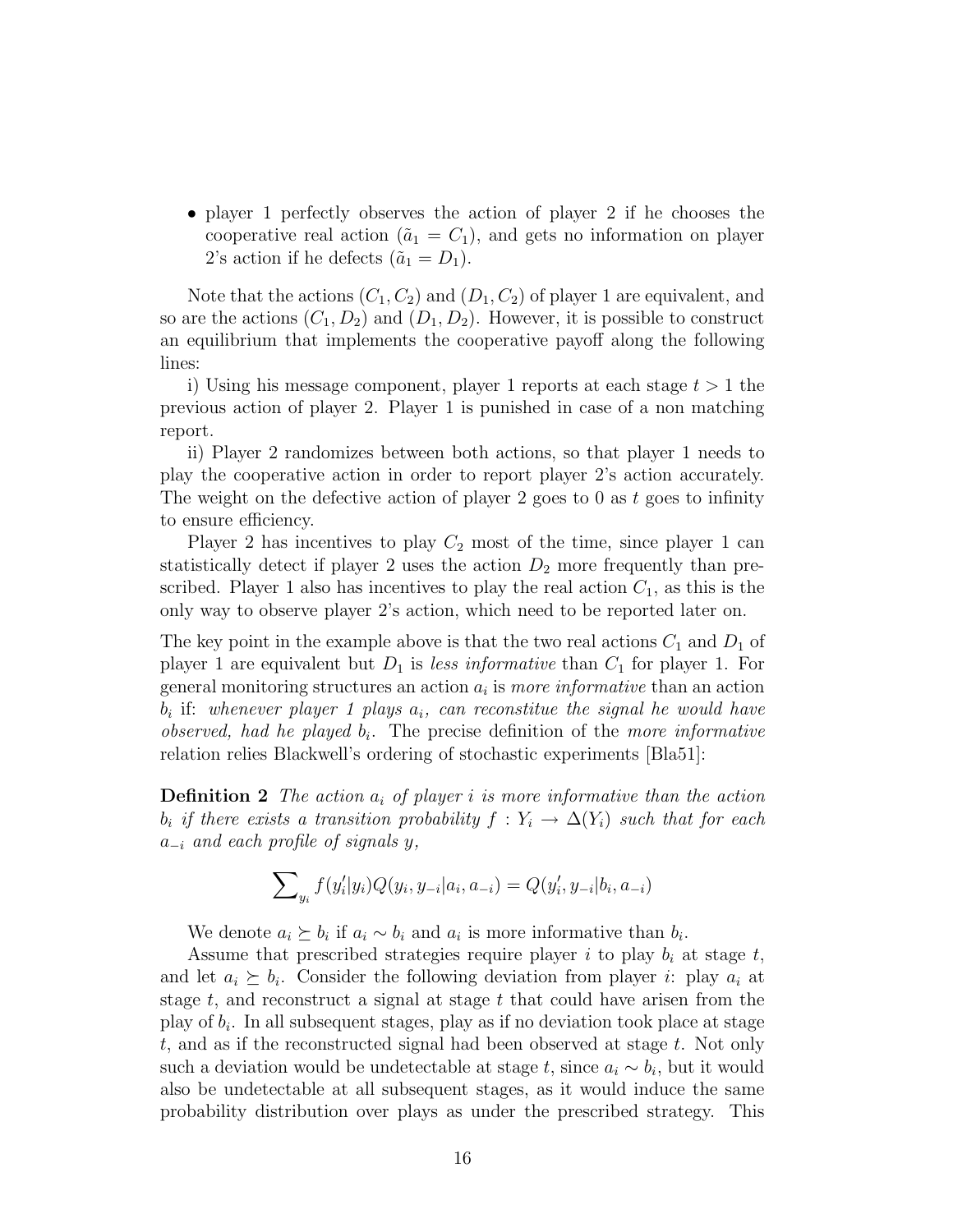argument shows that, if an equilibrium strategy specifies that player  $i$  plays  $a_i$ , there is no  $b_i \succeq a_i$  that yields a higher expected stage payoff that  $a_i$ .

**Definition 3** A distribution of actions profiles  $p \in \Delta(A)$  is immune to undetectable deviations if for each player i and pair of actions  $a_i, b_i$  such that  $b_i \succeq a_i$ :

$$
\sum_{a_{-i}} p(a_i, a_{-i}) g_i(a_i, a_{-i}) \ge \sum_{a_{-i}} p(a_i, a_{-i}) g_i(b_i, a_{-i})
$$

If  $p$  is immune to undetectable deviations, and if player  $i$  is supposed to play  $a_i$ , any alternative action  $b_i$  that yields a greater expected payoff can not be such that  $b_i \succeq a_i$ .

The following proposition gives a necessary condition on equilibrium payoffs that holds both in the discounted and in the undiscounted cases.

**Proposition 1** Every equilibrium payoff of the repeated game is induced by a distribution that is immune to undetectable deviations.

The condition of Proposition 1 is tight for some specific classes of games, all of them assuming two players and no discounting.

Following Lehrer [Leh $92a$ ], signals are non trivial if, for each player i, there exist an action  $a_i$  for player i and two actions  $a_j$ ,  $b_j$  for i's opponent such that the signal for player *i* is different under  $(a_i, a_j)$  and  $(a_i, b_j)$ . Lehrer [Leh92a] proves:

Theorem 8 The set of correlated equilibrium payoffs of the undiscounted game with deterministic and non trivial signals is the set of individually rational payoffs induced by distributions that are immune to undetectable deviations.

Lehrer [Leh92b] assumes that payoffs are observable, and obtains the following result:

Theorem 9 In a two-player repeated game with no discounting, non-trivial signals and observable payoffs, the set of equilibrium payoffs is the set of individually rational payoffs induced by distributions that are immune to undetectable deviations.

Finally, Lehrer [Leh91] shows that in some cases, one may dispense with the correlation device of Theorem 8, as all necessary correlation can be generated endogenously through the signals of the repeated game:

Proposition 2 In two-player games with non-trivial signals such that either the action profile is publicly announced or a blank signal is publicly announced, the set of equilibrium payoffs coincides with the set of correlated equilibrium payoffs.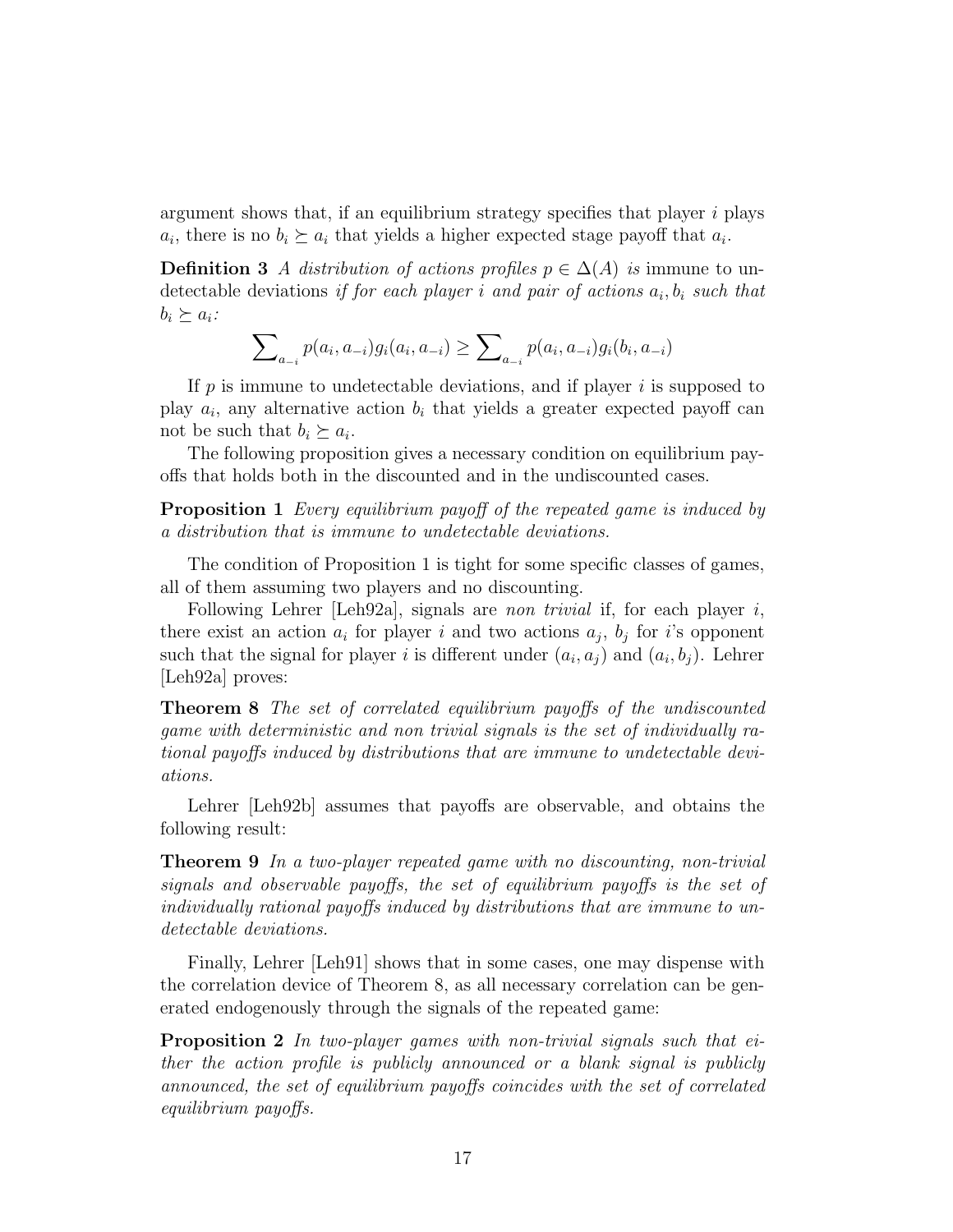#### 3.2.3 Identification of deviators

A deviation is identifiable when every player can infer the identity of the deviating player from his observations. For instance, in a game with public signals, if separate deviations from players  $i$  and  $j$  induce the same distribution of public signals, these deviations from i or j are not identifiable. In order to be able to punish the deviating player, it is sometimes necessary to know his identity. Detectability and identifiability are two separate issues, as shown by the following example.

#### Example 3

Consider the following 3-player game where player 1 chooses the row, player 2 chooses the column and player 3 chooses the matrix.



Consider the monitoring structure in which actions are not observable and the payoff vector is publicly announced.

The payoff  $(1, 1, 1)$  is feasible and individually rational. The associated action profile  $(T, L, W)$  is immune to undetectable deviations since any individual deviation from  $(T, L, W)$  changes the payoff.

However,  $(1, 1, 1)$  is not an equilibrium payoff. The reason is that, player 3, who has the power to punish either player 1 or player 2, cannot punish both players simultaneously: punishing player 1 rewards player 2 and viceversa. More precisely, whatever weights player 3 puts on the action M and  $E$ , the sum of player 1 and player 2's payoffs is greater than 3. Any equilibrium payoff vector  $v = (v_1, v_2, v_3)$  must thus satisfy  $v_1 + v_2 \geq 3$ . In fact, it is possible to prove that the set of equilibrium payoffs of this repeated game is the set of feasible and individually rational payoffs that satisfy this constraint.

Approachability When the deviating player cannot be identified, it may be necessary to punish a group of suspects altogether. The notion of payoff that is enforceable under group punishments is captured by the definition of approachable payoffs:

**Definition 1** A payoff vector v is approachable if there exists a strategy profile  $\sigma$  such that, for every player i and unilateral deviation  $\tau_i$  of player i,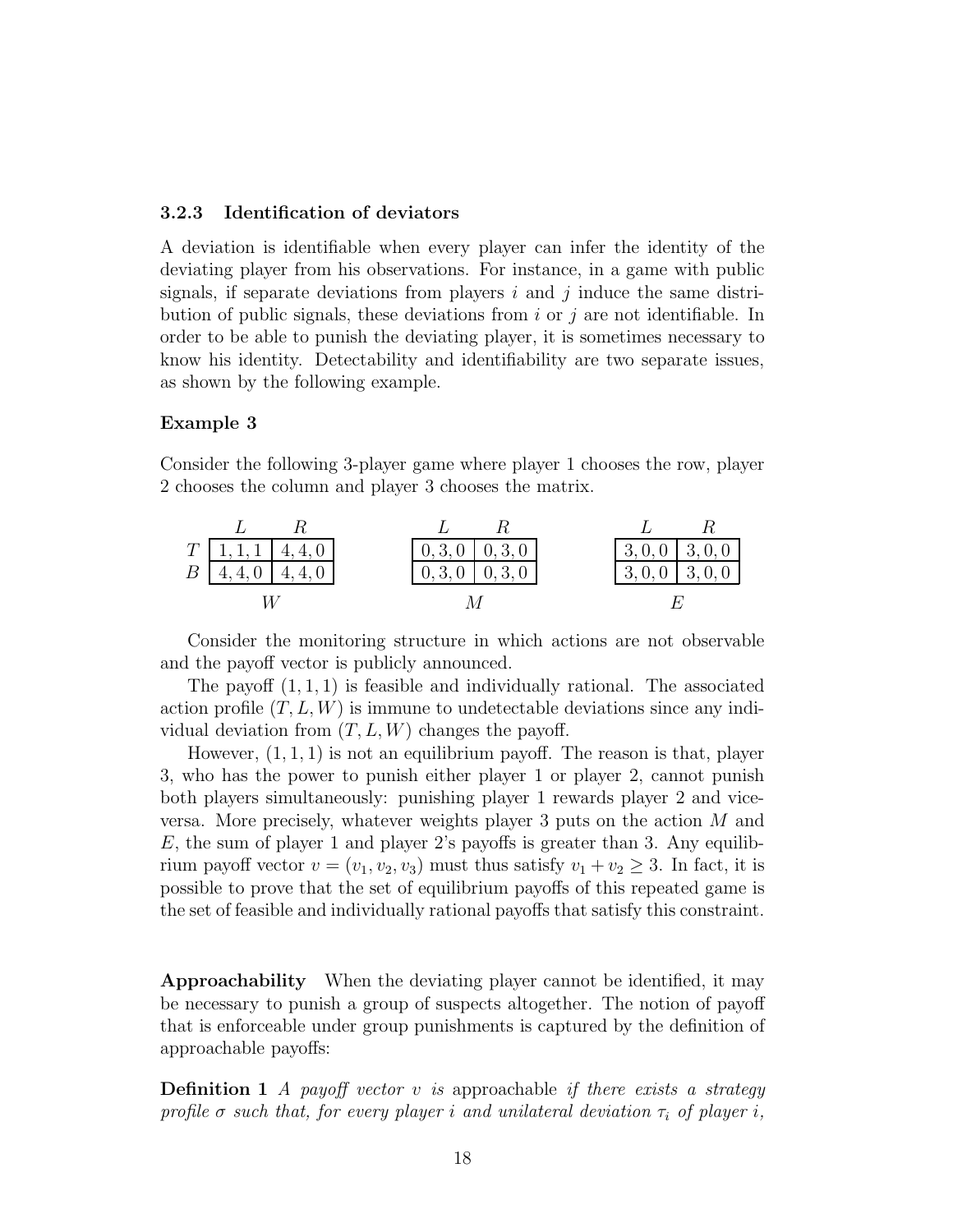the average payoff of player i under  $(\tau_i, \sigma_{-i})$  is asymptotically less than or equal to v<sup>i</sup> .

Blackwell's [Bla56] approachability theorem and its generalization by Kohlberg [Koh75] provide simple geometric characterizations of approachable payoffs. It is straightforward that approachability is a necessary condition on equilibrium payoffs:

**Proposition 3** Every equilibrium payoff of the repeated game is approachable.

Renault and Tomala [RT04] show that the conditions of Proposition 1 and 3 are tight for communication equilibria:

Theorem 10 For every game with imperfect monitoring, the set of communication equilibrium payoffs of the repeated game with no discounting is the set of approachable payoffs induced by distributions which are immune to undetectable deviations.

Tomala [Tom98] shows that pure strategy equilibrium payoffs of undiscounted repeated games with public signals are also characterized through identifiability and approachability conditions (the approachability definition then uses pure strategies). Tomala [Tom99] provides a similar characterization in mixed strategies for a restricted class of public signals.

Identification through endogenous communication A deviation may be identified in the repeated game even though it cannot be identified in stage game. In a network game, players are located at nodes of a graph, and each player monitors his neighbors' actions. Each player can use his actions as messages that are broadcasted to all the neighbors in the graph. The graph is called 2-connected if no single node deletion disconnects the graph. Renault and Tomala [RT98] show that when the graph is 2-connected, there exists a communication protocol among the players that ensures that the identity of any deviating player becomes common knowledge among all players in finite time. In this case, identification takes place through communication over the graph.

## 3.3 Public Equilibria

In a seminal paper, Green and Porter [GP84] introduce a model in which firms are engaged in a production game and publicly observe market prices,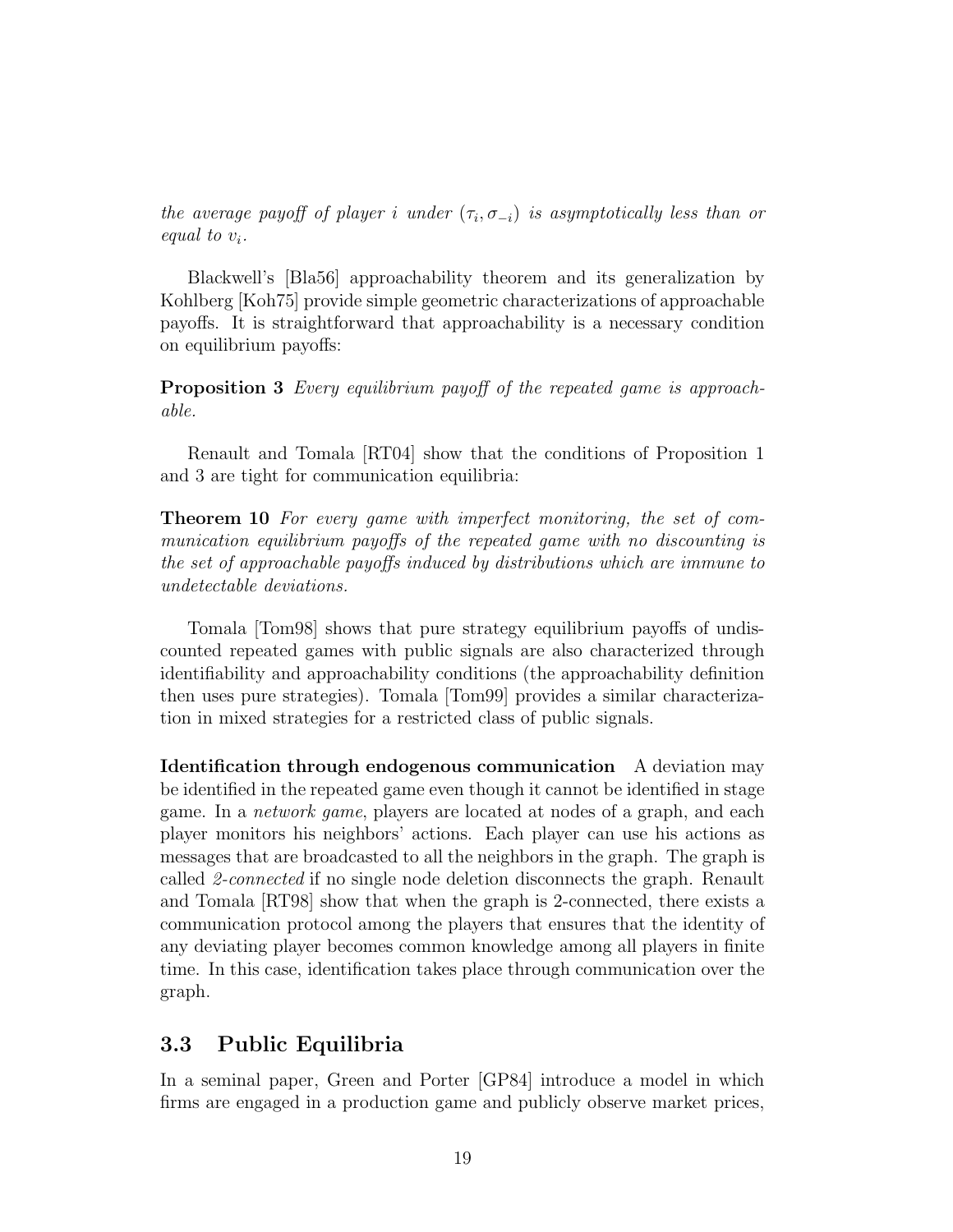which depend both on quantities produced and on non-observable exogenous market shocks. Can collusion be sustained at equilibrium even prices convey imperfect information on quantities produced? This motivates the study of public equilibria for which sharp characterizations of equilibrium payoffs are obtained.

Signals are public when all sets of signals are identical, i.e.  $Y_i = Y_{pub}$  for each *i* and  $Q(\forall i, j \ y_i = y_j | a) = 1$  for every *a*. A *public history* of length *t* is a record of t public signals, i.e. an element of  $H_{pub,t} = (Y_{pub})^t$ . A strategy  $\sigma_i$  for player *i* is a *public strategy* if it depends on the public history only: if  $h_i = (a_{i,1}, y_1, \ldots, a_{i,t}, y_t)$  and  $h'_i = (a'_{i,1}, y'_1, \ldots, a'_{i,t}, y'_t)$  are two histories for player *i* such that  $y_1 = y'_1, \ldots, y_t = y'_t$ , then  $\sigma_i(h_i) = \sigma_i(h'_i)$ .

**Definition 4** A perfect public equilibrium is a profile of public strategies such that after every public history, each player's continuation strategy is a best reply to the opponents' continuation strategy profile.

The repetition of a Nash equilibrium of the stage game is a perfect public equilibrium, so that perfect public equilibria exist. Every perfect public equilibrium is a sequential equilibrium: any consistent belief assigns probability one to the realized public history and thus correctly forecasts future opponents' choices.

#### 3.3.1 The recursive structure

A perfect public equilibrium (PPE henceforth) is a profile of public strategies that forms an equilibrium of the repeated game and such that, after every public history, the continuation strategy profile is also a PPE. The set of PPEs and the payoffs it induces therefore possesses a recursive structure, as shown by Abreu, Pearce and Stachetti [APS90]. The argument is based on a dynamic programming principle. To state the main result, we first introduce some definitions.

Given a mapping  $f: Y_{pub} \to \mathbb{R}^I$ ,  $G(\delta, f)$  represents the one-shot game where each player i choose actions in  $A_i$  and where payoffs are given by:

$$
(1 - \delta)g_i(a) + \delta \sum_{y \in Y_{pub}} Q(y|a) f_i(y)
$$

In  $G(\delta, f)$ , the stage game is played, and players receive  $f(y)$  as an additional payoff if y is the realized public signal. The weights  $1-\delta$  and  $\delta$  are the relative weights of present payoffs versus all future payoffs in the repeated game.

**Definition 5** A payoff vector  $v \in \mathbb{R}^I$  is decomposable with respect to the set  $W \subset \mathbb{R}^I$  if there exists a mapping  $f: Y_{pub} \to W$  such that v is a Nash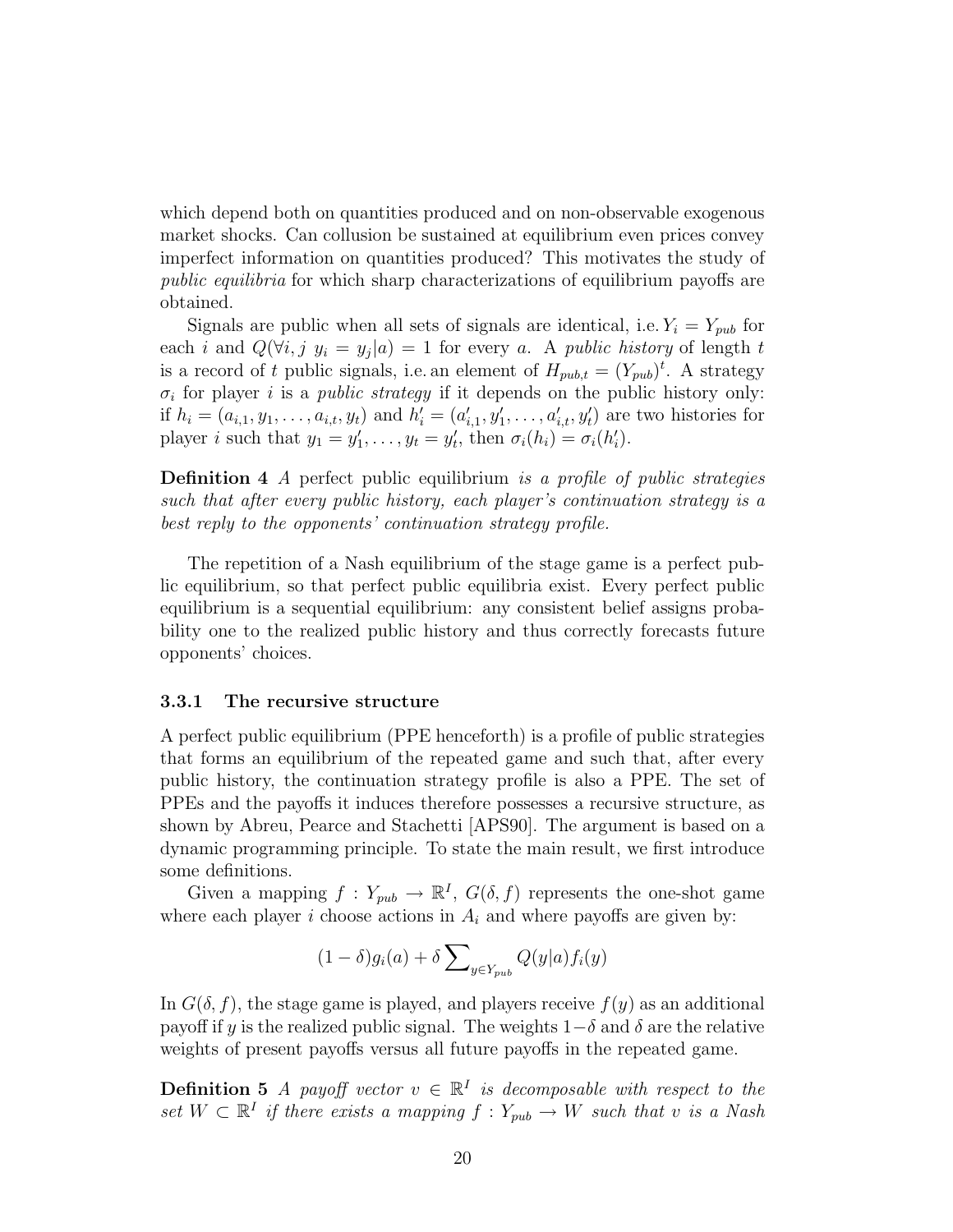equilibrium payoff of  $G(\delta, f)$ .  $F_{\delta}(W)$  denotes the set of payoff vectors which are decomposable with respect to W.

Let  $E(\delta)$  be the set of perfect public equilibrium payoffs of the repeated game discounted at the rate  $\delta$ . The following result is due to Abreu *et al.* [APS90]:

**Theorem 11**  $E(\delta)$  is the largest bounded set W such that  $W \subset F_{\delta}(W)$ .

Fudenberg and Levine [FL94] derive an asymptotic characterization of the set of PPE payoffs when the discount factor goes to 1 as follows. Given a vector  $\lambda \in \mathbb{R}^I$ , define the *score* in the direction  $\lambda$  as:

$$
k(\lambda) = \sup \langle \lambda, v \rangle
$$

where the supremum is taken over the set of payoff vectors  $v$  that are Nash equilibrium payoffs of  $G(\delta, f)$ , where f is any mapping such that,

$$
\langle \lambda, v \rangle \ge \langle \lambda, f(y) \rangle, \ \forall y \in Y_{pub}
$$

Scores are independent of the discount factor. The following theorem is due to Fudenberg and Levine [FL94]:

**Theorem 12** Let C be the set of vectors v such that for each  $\lambda \in \mathbb{R}^I$ ,  $\langle \lambda, v \rangle \leq k(\lambda)$ . If the interior of C is non-empty,  $E(\delta)$  converges to C (for the Hausdorff topology) as  $\delta$  goes to 1.

Fudenberg, Levine and Takahashi [FLT07] relax the non-empty interior assumption. They provide an algorithm for computing the affine hull of  $\lim_{\delta \to 1} E(\delta)$  and provide a corresponding characterization of the set C with continuation payoffs belonging to this affine hull.

#### 3.3.2 Folk Theorems for public equilibria

The recursive structure of Theorem 11 and the asymptotic characterization of PPE payoffs given by Theorem 12 are essential tools for finding sufficient conditions under which every feasible and individually rational payoff is an equilibrium payoff, i.e. conditions under which a Folk Theorem holds.

The two conditions under which a Folk Theorem in PPEs holds are a 1) a condition of detectability of deviations and 2) a condition of identifiability of deviating players.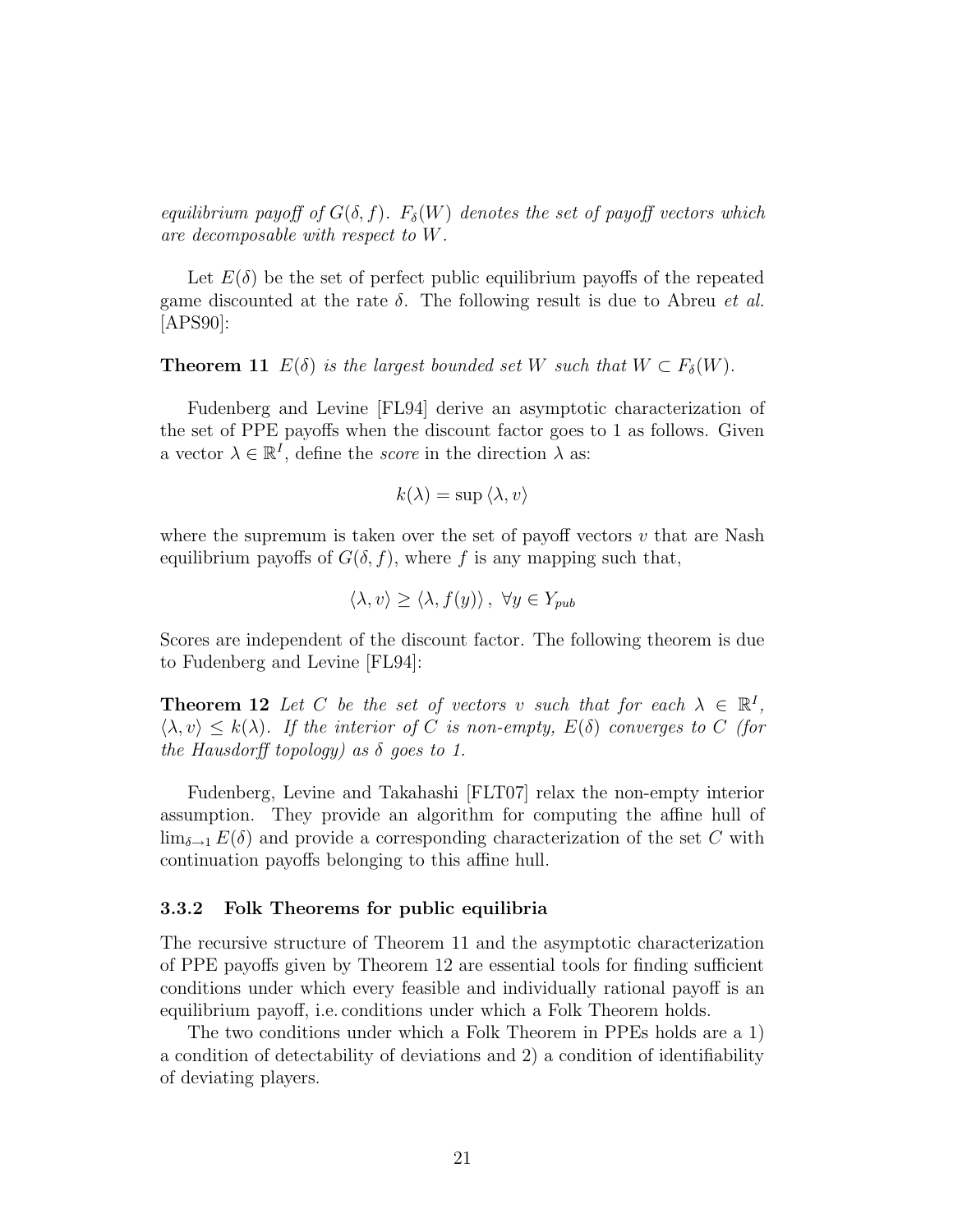**Definition 2** A profile of mixed actions  $s = (s_i, s_{-i})$  has individual full rank if for each player i, the probability vectors (in the vector space  $\mathbb{R}^{Y_{pub}}$ )

$$
\{Q(\cdot|a_i, s_{-i}): a_i \in A_i\}
$$

are linearly independent.

If s has individual full rank, no player can change the distribution of his actions without affecting the distribution of public signals. Individual full rank is thus a condition on detectability of deviations.

Definition 3 A profile of mixed actions s has pairwise full rank if for every pair of players  $i \neq j$ , the family of probability vectors

$$
\{Q(\cdot|a_i, s_{-i}) : a_i \in A_i\} \cup \{Q(\cdot|a_j, s_{-j}) : a_j \in A_j\}
$$

*has rank*  $|A_i| + |A_j| - 1$ .

Under the condition of pairwise full rank, deviations from two distinct players induce distinct distributions of public signals. Pairwise full rank is therefore a condition of identifiability of deviating players.

Fudenberg et al. [FLM94] prove the following theorem:

**Theorem 13** Assume the set of feasible and individually rational payoff vectors F has non-empty interior. If every pure action profile has individual full rank and if there exists a mixed action profile with pairwise full rank, then every convex and compact subset of the interior of F is a subset of  $E(\delta)$  for δ large enough.

In particular, under the conditions of the theorem, every feasible and individually rational payoff vector is arbitrarily close to a PPE payoff for large enough discount factors. Variations of this result can be found in [FLM94] and [FL94].

#### 3.3.3 Extensions

The public part of a signal The definition of perfect public equilibria extend to the case in which each player's signals consists of two components: a public component and a private component. The public components of all players' signals are the same with probability one. A public strategy is then a strategy that depends only on the public components of past signals, and all the analysis carries through.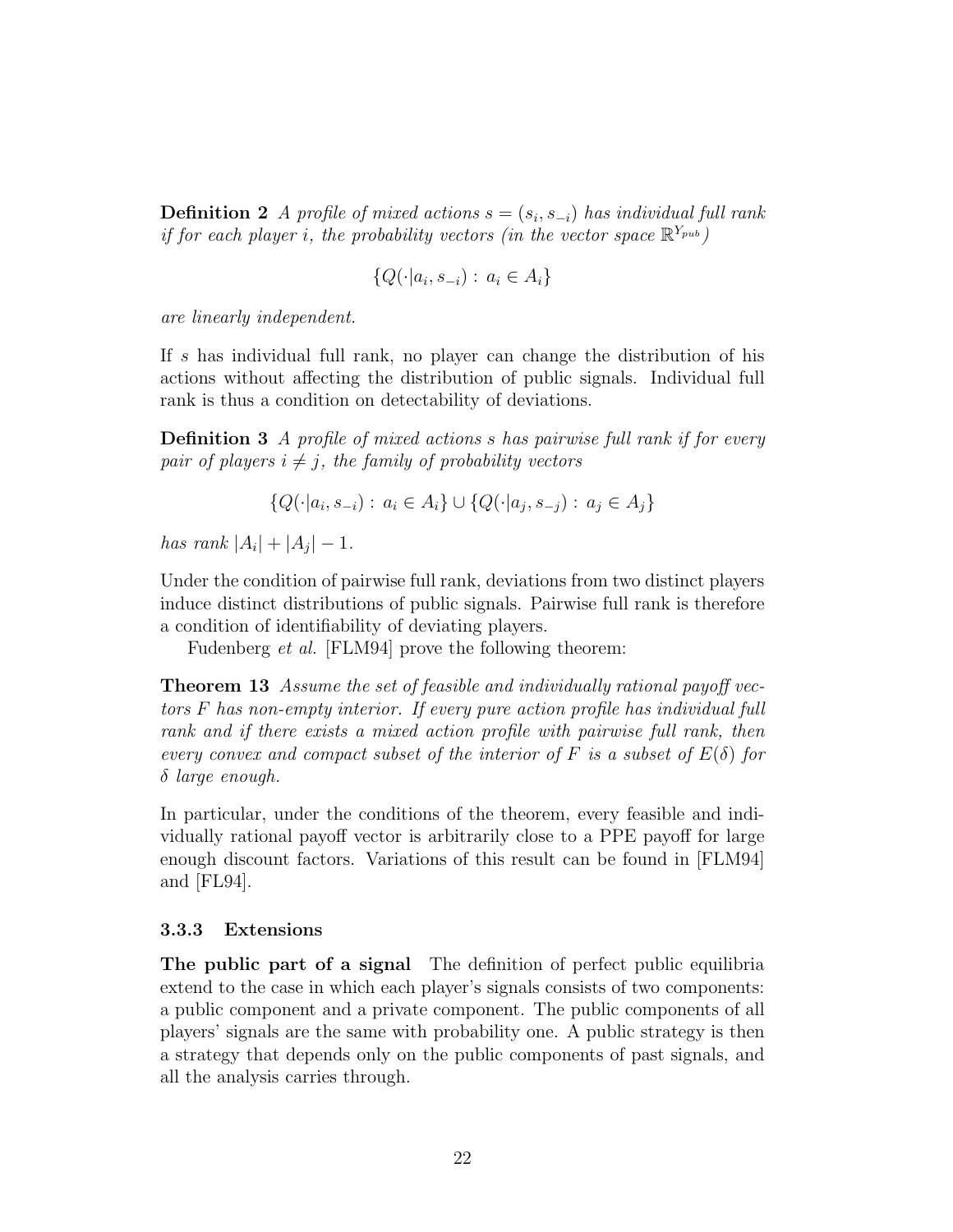Public communication Consider the case of general monitoring structures. In the public communication extension of the repeated game, players make public announcements between any two stages of the repeated game. The profile of public announcements then forms a public signal, and equilibrium characterizations follow from recursive analysis. Ben Porath and Kahneman [BPK96], Kandori and Matsushima [KM98], and Compte [Com98] prove Folk Theorems in games with private signals and public communication.

Private strategies in games with public equilibria PPE payoffs do not cover the full set of sequential equilibrium payoffs, even when signals are public, as some equilibria may rely on players using private strategies, i.e. strategies that depend on past chosen actions and past private signals. See MMS02 and KO06 for examples. In a *minority games*, there is an odd number of players, each player chooses between actions A and B. Players choosing the least chosen (minority) action get a payoffs of 1, other players get 0. The public signal is the minority action. Renault *et al.*  $[RSS05]$ ,  $[RSS06]$ show that, for minority games, a Folk Theorem holds in private strategies but not in public strategies. Only few results are known concerning the set of sequential equilibrium payoffs in privates strategies of games with public monitoring, see Mailath and Samuelson [MS06] for a survey.

Almost public monitoring Some PPEs are robust to small perturbations of public signals. Considering strategies with finite memory, Mailath and Morris [MM02] identify a class of public strategies which are sequential equilibria of the repeated game with imperfect private monitoring, provided that the monitoring structure is close enough to a public one. They derive a Folk Theorem for games with almost public and almost perfect monitoring. Hörner and Olszewski [HO07] strengthen this result and prove a Folk Theorem for games with almost public monitoring. Under the detectability and identifiability conditions, they prove that feasible and individually rational payoffs can be achieved by sequential equilibria with finite memory.

## 3.4 Almost perfect monitoring

Monitoring is almost perfect when each player can identify the action profile of his opponents with near certainty. Almost perfect monitoring is the natural framework to study the robustness of the Folk Theorem to small departures from the assumption that actions are perfectly observed.

The first results were obtained for the Prisoner's Dilemma. Sekiguchi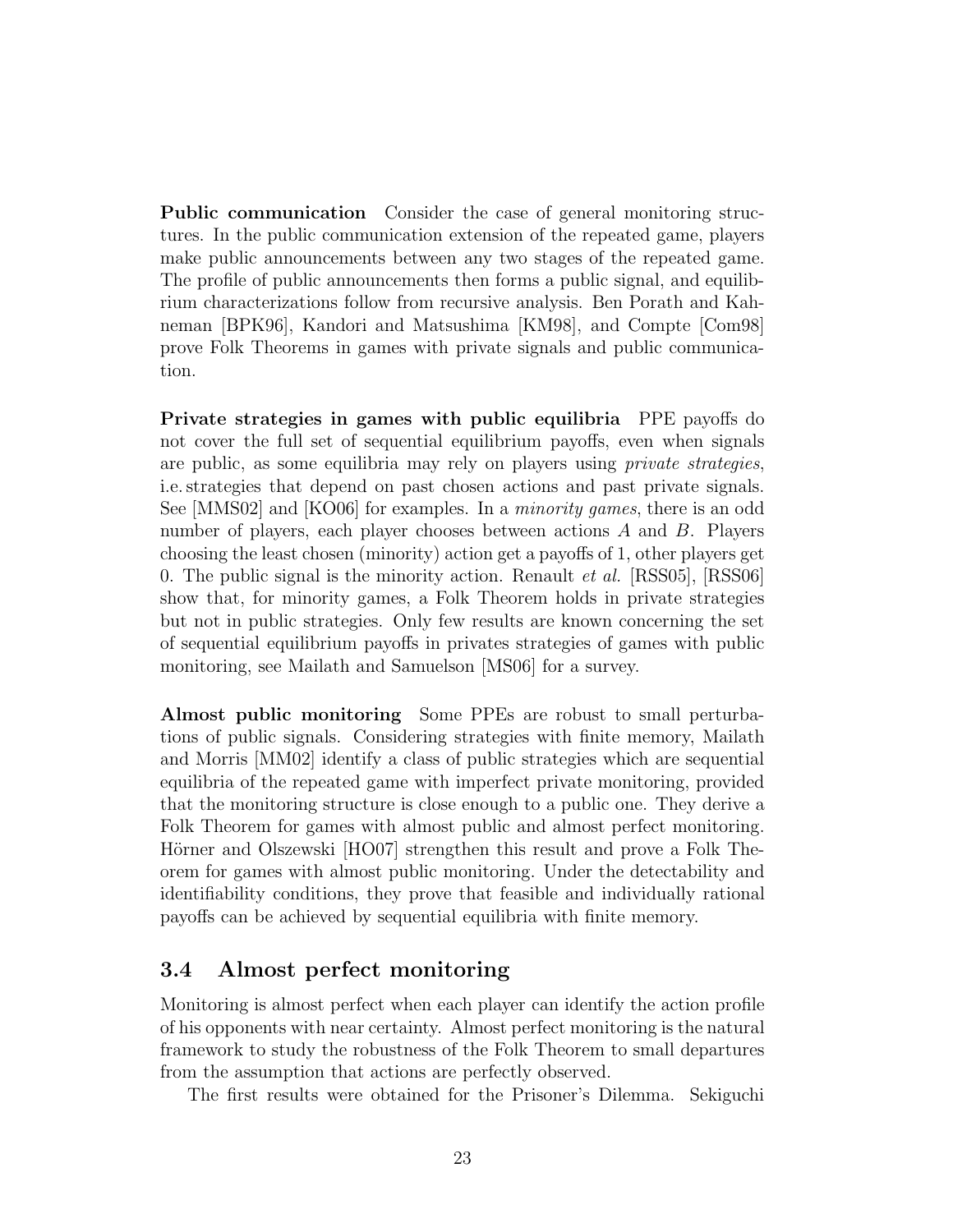[Sek97] shows that the efficient payoff can be approximated at equilibrium when players are sufficiently patient and monitoring is almost perfect. Under the same assumptions, Bhaskar and Obara [BO02], Piccione [Pic02] and Ely and Valimaki [EV02] show that a Folk Theorem obtains.

Piccione [Pic02] and Ely and Valimaki [EV02] study a particular class of equilibria called belief free. Strategies form a belief free equilibrium if, whatever player i's belief on the opponent's private history, the action prescribed by i's strategy is a best response to the opponent's continuation strategy.

Ely, Hörner and Olszewski [EHO05] extend the belief free approach to general games. However, they show that, in general, belief free strategies are not enough to reconstruct a Folk Theorem, even when monitoring is almost perfect.

For general games and with any number of players, Hörner and Olszewski [HO06] prove a Folk Theorem with almost perfect monitoring. The strategies that implement the equilibrium payoffs are defined on successive blocks of a fixed length, and are block-belief-free in the sense that, at the beginning of each block, each player is indifferent between several continuation strategies, independently on his belief as to which continuation strategies are used by the opponents. This result closes the almost perfect monitoring case by showing that equilibrium payoffs in the Folk Theorem are robust to a small amount of imperfect monitoring.

### 3.5 General Stochastic Signals

Besides the case of public (or almost public) monitoring, little is known about equilibrium payoffs of repeated games with discounting and imperfect signals.

The Prisoner's Dilemma game is particularly important for economic applications. Remarkably, it captures the features of collusion with the possibility of secret price cutting, as in Stigler [Sti64].

When signals are imperfect, but independent conditionally on the pair of actions chosen (a condition called conditional independence), Matsushima [Mat04] shows that the efficient outcome of the repeated Prisoner's Dilemma game is an equilibrium outcome if players are sufficiently patient. In the equilibrium construction, each player's action is constant in each block. The conditional independence assumption is crucial in that it implies that, during each block, a player has no feedback as to what signals the other player has received. The conditional independence assumption is non-generic: it holds for a set of monitoring structures of empty interior.

Fong, Gossner, Hörner, and Sannikov [FGHS07] prove that efficiency can be obtained at equilibrium without conditional independence. Their main assumption is that there exists a sufficiently informative signal, but this signal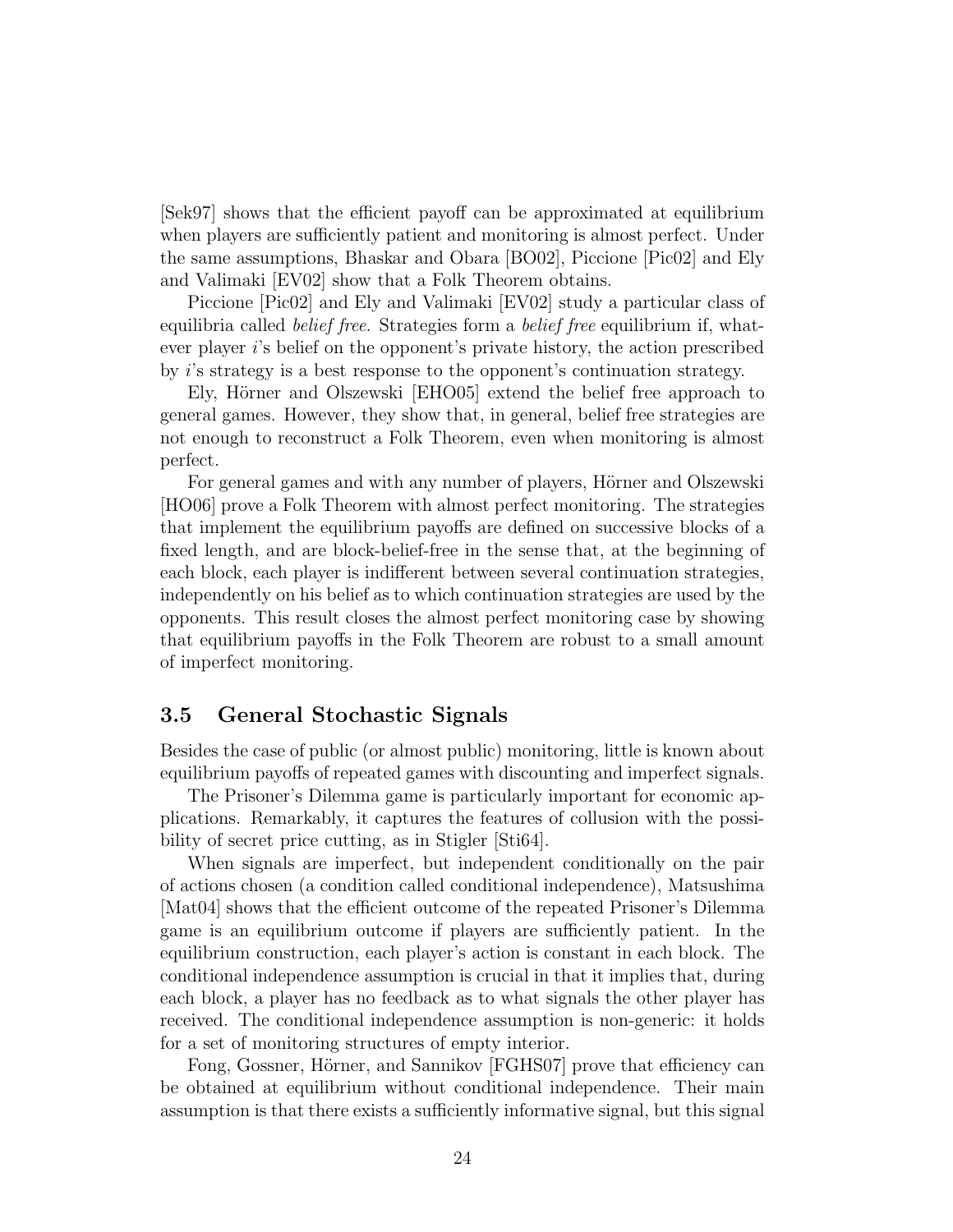needs not be almost perfectly informative. Their result holds for a family of monitoring structures of non empty interior. It is the first result that establishes cooperation in the Prisoner's Dilemma with impatient players for truly imperfect, private and correlated signals.

### 3.6 Punishment levels

Individual rationality is a key concept for Folk Theorems and equilibrium payoff characterizations. Given a repeated game, define the individually rational  $(IR)$  level of player i as the lowest payoff down to which this player may be punished in the repeated game.

**Definition 6** The individual rational level of player i is:

$$
\lim_{\delta \to 1} \min_{\sigma_{-i}} \max_{\sigma_i} \mathbf{E}_{\sigma_i, \sigma_{-i}}[\sum_{t} (1-\delta) \delta^{t-1} g_{i,t}]
$$

where the min runs over profiles of behavior strategies for player  $-i$ , and the max over behavior strategies of player i.

That is, the individually rational level is the limit (as the discount factor goes to one) of the min max value of the discounted game<sup>6</sup>.

Comparison of the IR level with the min max With perfect monitoring, the IR level of player i is player i's min max in the one-shot game, as defined by equation (1). With imperfect monitoring, the IR level for player is never larger than  $v_i$  since player i's opponents can force down player i to  $v_{-i}$  by repeatedly playing the min max strategy against player i.

With two players, it is a consequence of von-Neumann's min max theorem [vN28] that  $v_i$  is the IR level for player *i*.

For any any number of players, Gossner and Hörner [GH06] show that  $v_i$ is equal to the min max in the one-shot game whenever there exists a garbling of player  $i$ 's signal such that, conditionally on  $i$ 's garbled signal, the signals of i's opponents are independent. Furthermore, the condition in [GH06] is also a necessary condition in games with information structures. A continuity result in the IR level also applies for monitoring structure close to the ones satisfying the conditional independence condition.

The following example shows that, in general, the IR level can be lower than  $v_i$ :

 $6$ Other approaches, through unidiscounted games or limits of finitely repeated games, yield equivalent definitions, see [GT06].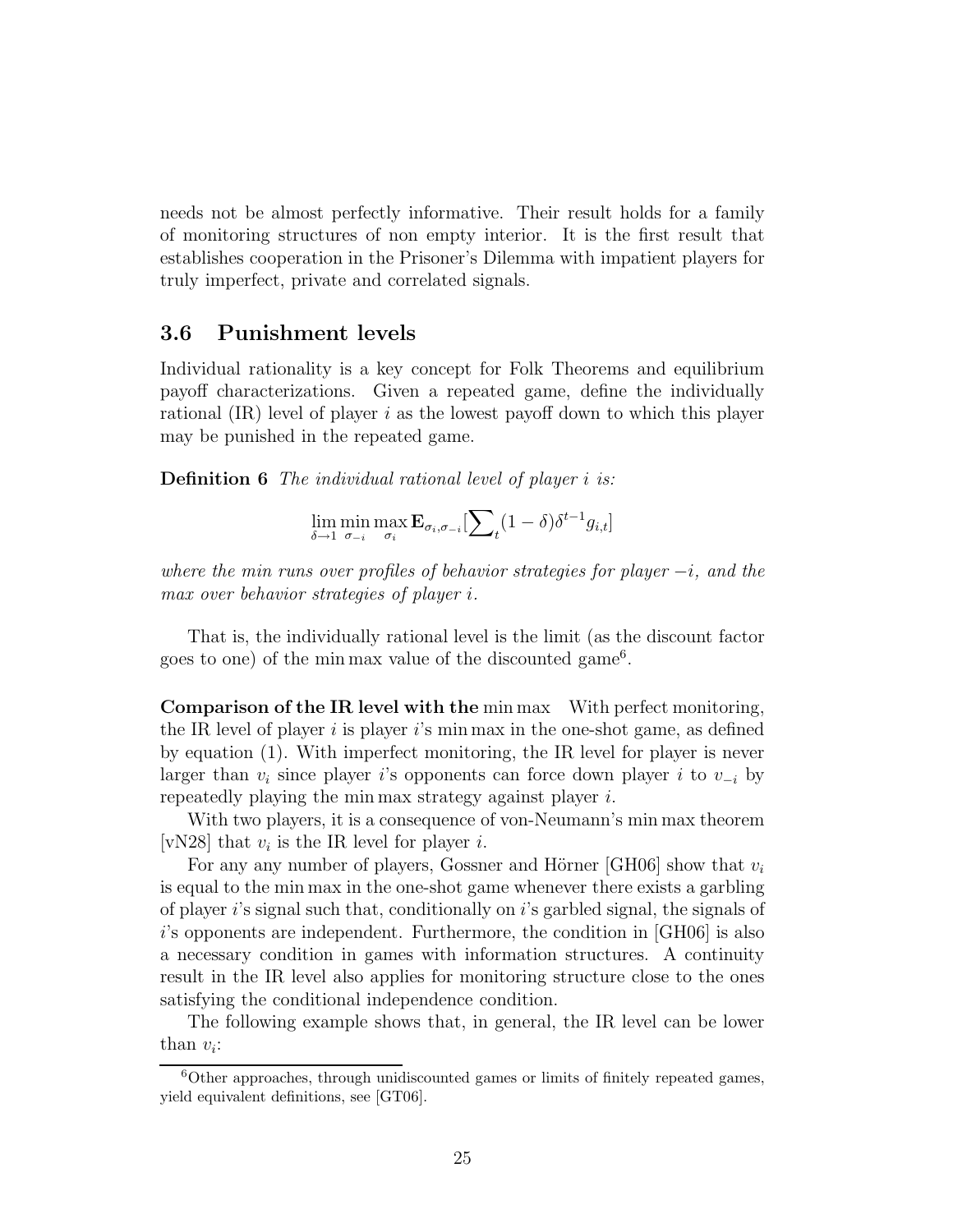#### Example 4

Consider the following three-player game. Player 1 chooses the row, player 2 the column and player 3 the matrix. Players 1 and 2 perfectly observe the action profile while player 3 observes player 2's action only. As we deal with the IR level of player 3, we specify the payoff for this player only.



A simple computation shows that  $v_3 = -\frac{1}{4}$  $\frac{1}{4}$  and that the min max strategies of players 1 and 2 are uniform. Consider the following strategies of players 1 and 2 in the repeated game: randomize uniformly at odd stages, play  $(T, L)$  or  $(B, R)$  depending on player 1's previous action at even stages. Against these strategies, player 3 cannot obtain better than  $-\frac{1}{4}$  $\frac{1}{4}$  at odd stages and  $-\frac{1}{2}$  $\frac{1}{2}$  at even stages, resulting in an average payoff of  $-\frac{3}{8}$  $\frac{3}{8}$ .

Entropy characterizations The exact computation of the IR level in games with imperfect monitoring requires to analyze the optimal trade-off for punishing players between the production of correlated and private signals and the use of these signals for effective punishment. Gossner and Vieille, [GV02] and Gossner and Tomala [GT06] develop tools based on information theory to analyze this trade-off. At any stage, the amount of correlation generated (or spent) by the punishing players is measured using the entropy function. Gossner and Tomala [GT07] derive a characterization of the IR level for some classes of monitoring structures. Gossner, Laraki, and Tomala [GLT06] provide methods explicit computations of the IR level. In particular, for the above example, the IR level computed and is about −.401. Explicit computations of IR levels for other games are derived by Goldberg [Gol07].

## Primary literature

- [Abr88] D. Abreu. On the theory of infinitely repeated games with discounting. Econometrica, 56:383–396, 1988.
- [ADS94] D. Abreu, P. Dutta, and L. Smith. The folk theorem for repeated games: a NEU condition. Econometrica, 62:939–948, 1994.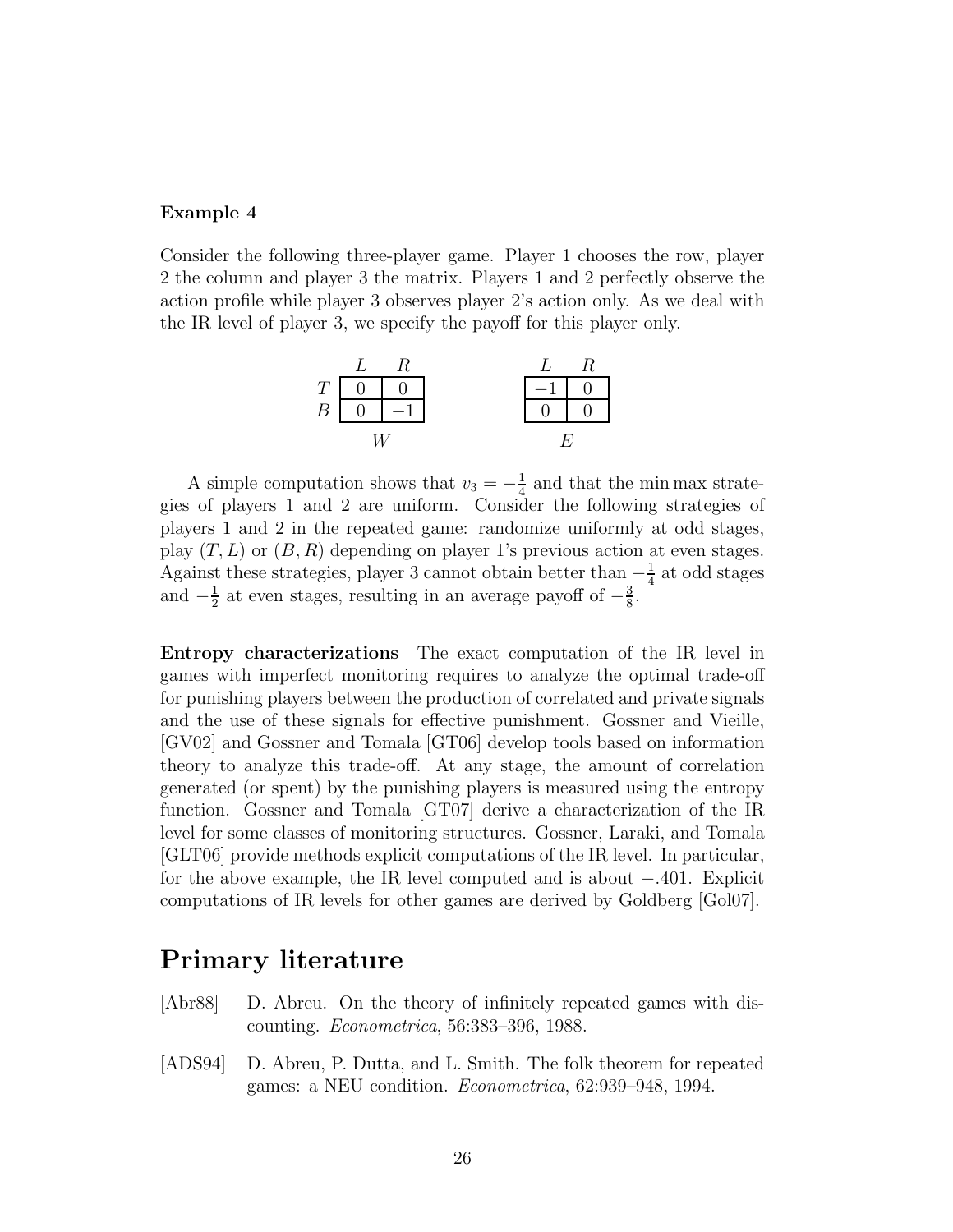- [APS90] D. Abreu, D. Pearce, and E. Stacchetti. Toward a theory of discounted repeated games with imperfect monitoring. Economet $rica, 58:1041-1063, 1990.$
- [AS76] R. J. Aumann and L. S. Shapley. Long-term competition a game theoretic analysis. preprint, 1976.
- [AS94] R. J. Aumann and L. S. Shapley. Long-term competition—A game theoretic analysis. In N. Megiddo, editor, Essays on game theory, pages 1–15. Springer-Verlag, New York, 1994.
- [Aum60] R.J. Aumann. Acceptable points in games of perfect information. Pacific Journal of Mathematics, 10:381–417, 1960.
- [Aum64] R.J. Aumann. Mixed and behavior strategies in infinite extensive games. In M. Dresder, L.S. Shapley, and A.W. Tucker, editors, Advances in Game Theory, pages 627–650, Princeton, New Jersey, 1964. Princeton University Press.
- [Aum74] R.J. Aumann. Subjectivity and correlation in randomized strategies. Journal of Mathematical Economics, 1:67–95, 1974.
- [BK85] J.-P. Benoît and V. Krishna. Finitely repeated games. *Economet* $rica, 53(4):905-922, 1985.$
- [Bla51] D. Blackwell. Comparison of experiments. In *Proceedings of the* Second Berkeley Symposium on Mathematical Statistics and Probability, pages 93–102. University of California Press, 1951.
- [Bla56] D. Blackwell. An analog of the minimax theorem for vector payoffs. Pacific Journal of Mathematics, 6:1–8, 1956.
- [BO02] V. Bhaskar and I. Obara. Belief-based equilibria in the repeated prisoners' dilemma with private monitoring. Journal of Economic Theory, 102:40–70, 2002.
- [BPK96] E. Ben Porath and M. Kahneman. Communication in repeated games with private monitoring. Journal of Economic Theory, 70(2):281–297, 1996.
- [Com98] O. Compte. Communication in repeated games with imperfect private monitoring. Econometrica, 66:597–626, 1998.
- [EHO05] J.C. Ely, J. Hörner, and W. Olszewski. Belief-free equilibria in repeated games. Econometrica, 73:377–415, 2005.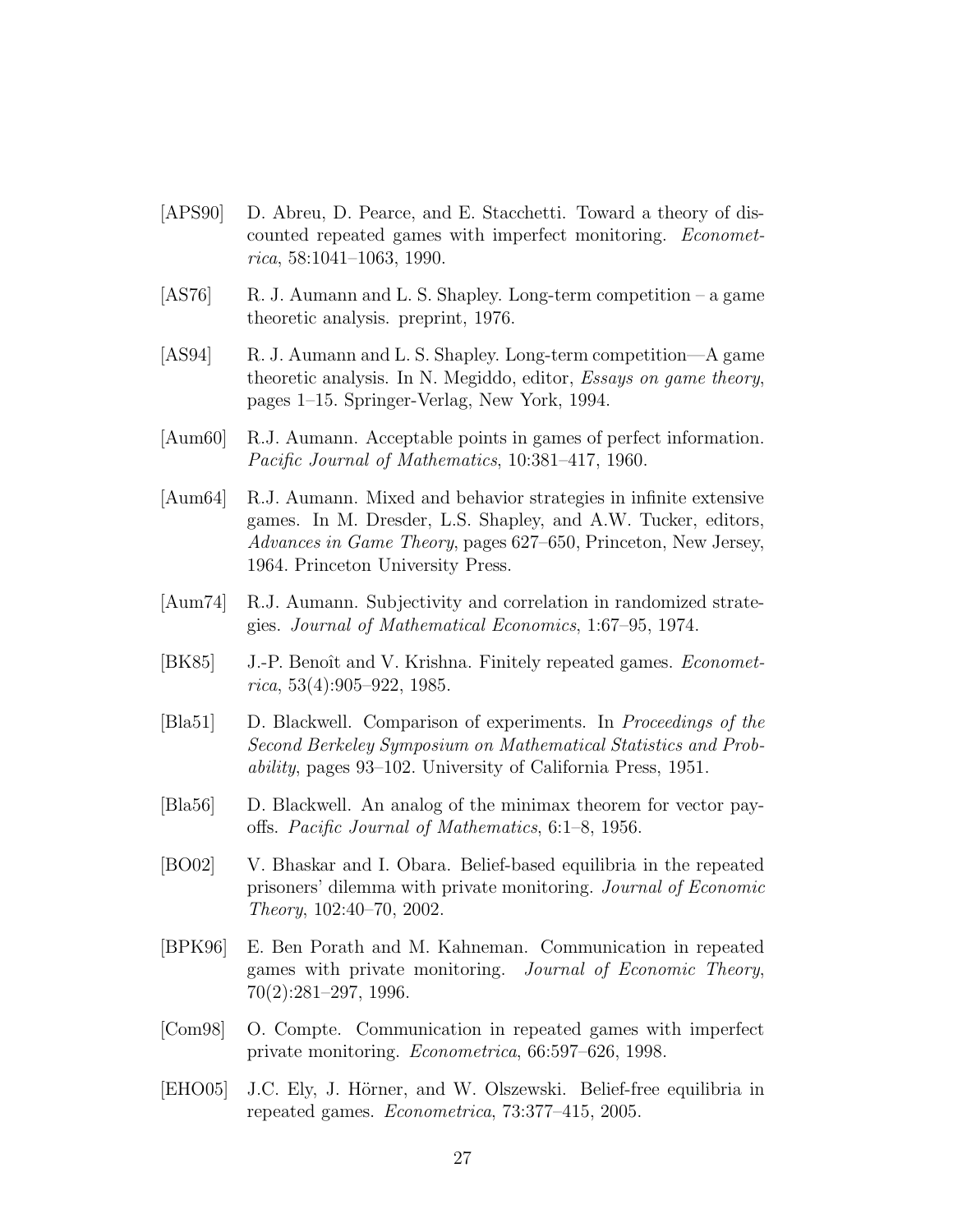- [EV02] J.C. Ely and J. Välimäki. A robust folk theorem for the prisoner's dilemma. Journal of Economic Theory, 102:84–106, 2002.
- [FGHS07] K. Fong, O. Gossner, J. Hörner, and Y. Sannikov. Efficiency in a repeated prisoner's dilemma with imperfect private monitoring. mimeo, 2007.
- [FL94] D. Fudenberg and D. K. Levine. Efficiency and observability with long-run and short-run players. *Journal of Economic Theory*, 62:103–135, 1994.
- [FLM94] D. Fudenberg, D. K. Levine, and E. Maskin. The folk theorem with imperfect public information. *Econometrica*, 62(5):997–1039, 1994.
- [FLT07] D. Fudenberg, D. K. Levine, and S. Takahashi. Perfect public equilibrium when players are patient. *Games and Economic Be*havior, 61:27–49, 2007.
- [FM86] D. Fudenberg and E. Maskin. The folk theorem in repeated games with discounting or with incomplete information. *Econometrica*, 54:533–554, 1986.
- [FMN86] F. Forges, J.-F. Mertens, and A. Neyman. A counterexample to the folk theorem with discounting. Economics Letters, 20:7–7, 1986.
- [For86] F. Forges. An approach to communication equilibria. Econometrica, 54:1375–1385, 1986.
- [Fri71] J. Friedman. A noncooperative equilibrium for supergames. Review of Economic Studies, 38:1–12, 1971.
- [GH06] O. Gossner and J. Hörner. When is the individually rational payoff in a repeated game equal to the minmax payoff? DP 1440, CMS-EMS, 2006.
- [GLT06] O. Gossner, R. Laraki, and T. Tomala. On the optimal use of coordination. Cahier du Ceremade 0463, to appear in Mathematical Programming B, 2006.
- [Gol07] Y. Goldberg. Secret correlation in repeated games with imperfect monitoring: The need for nonstationary strategies. Mathematics of Operations Research, 32:425–435, 2007.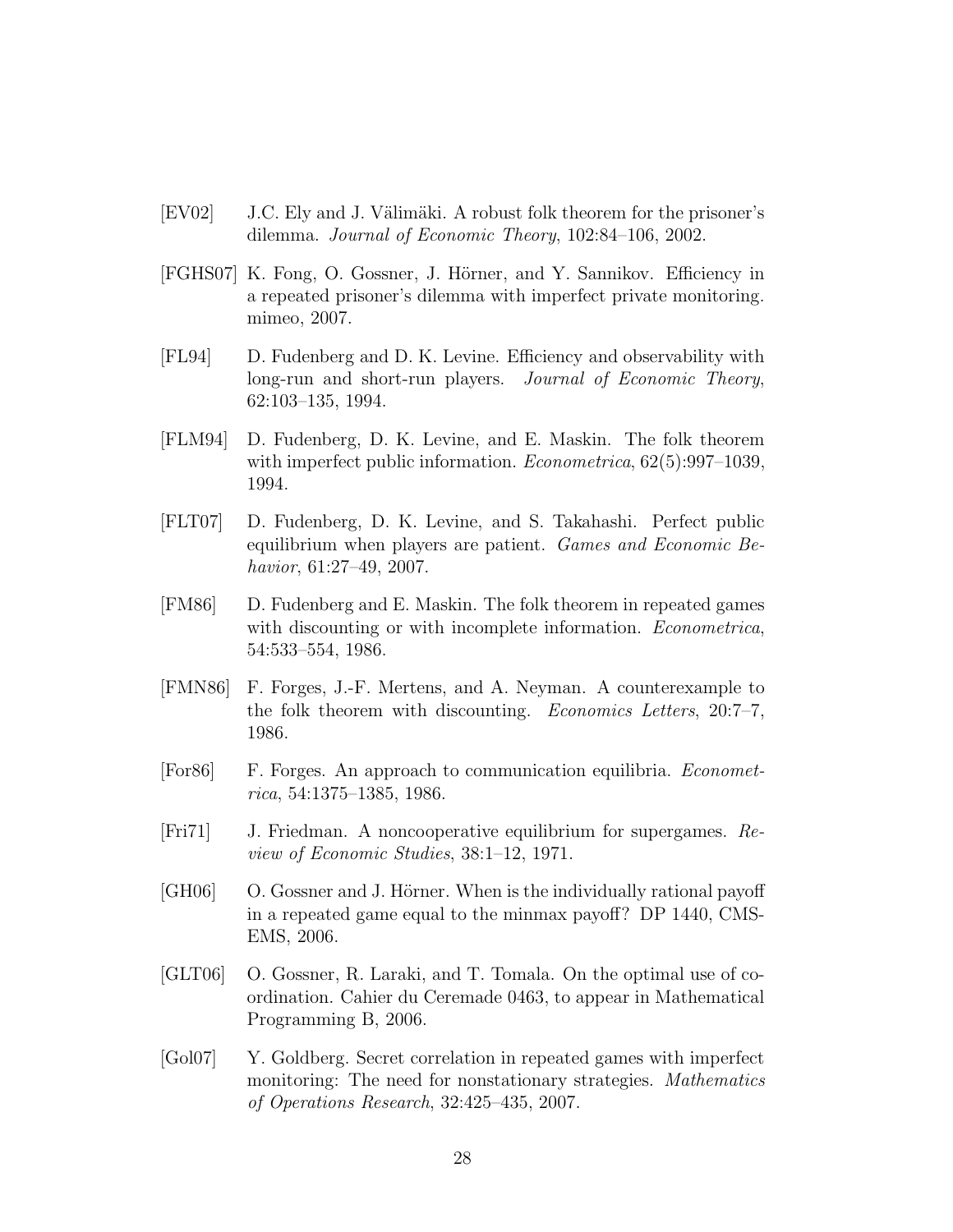- [Gos95] O. Gossner. The folk theorem for finitely repeated games with mixed strategies. International Journal of Game Theory, 24:95– 107, 1995.
- [GP84] E. J. Green and R. H. Porter. Noncooperative collusion under imperfect price information. Econometrica, 52:87–100, 1984.
- [GT06] O. Gossner and T. Tomala. Empirical distributions of beliefs under imperfect observation. Mathematics of Operations Research, 31(1):13–30, 2006.
- [GT07] O. Gossner and T. Tomala. Secret correlation in repeated games with signals. *Mathematics of Operations Research*, 32:413-424, 2007.
- [GV02] O. Gossner and N. Vieille. How to play with a biased coin? Games and Economic Behavior, 41:206–226, 2002.
- [HO06] J. Hörner and W. Olszewski. The folk theorem with private almost-perfect monitoring. Econometrica, 74(6):1499–1544, 2006.
- [HO07] J. Hörner and W. Olszewski. How robust is the folk theorem with imperfect public monitoring? mimeo, 2007.
- [KM98] M. Kandori and H. Matsushima. Private observation, communication and collusion. Review of Economic Studies, 66:627–652, 1998.
- [KO06] M. Kandori and I. Obara. Efficiency in repeated games revisited: The role of private strategies. Econometrica, 74:499–519, 2006.
- [Koh75] E. Kohlberg. Optimal strategies in repeated games with incomplete information. International Journal of Game Theory, 4:7–24, 1975.
- [Kuh53] H. W. Kuhn. Extensive games and the problem of information. In H. W. Kuhn and A. W. Tucker, editors, Contributions to the Theory of Games, Volume II, number 28 in Annals of Mathematical Studies, pages 193–216, Princeton, New Jersey, 1953. Princeton University Press.
- [KW82] D.M. Kreps and R.B. Wilson. Sequential equilibria. Econometrica, 50:863–894, 1982.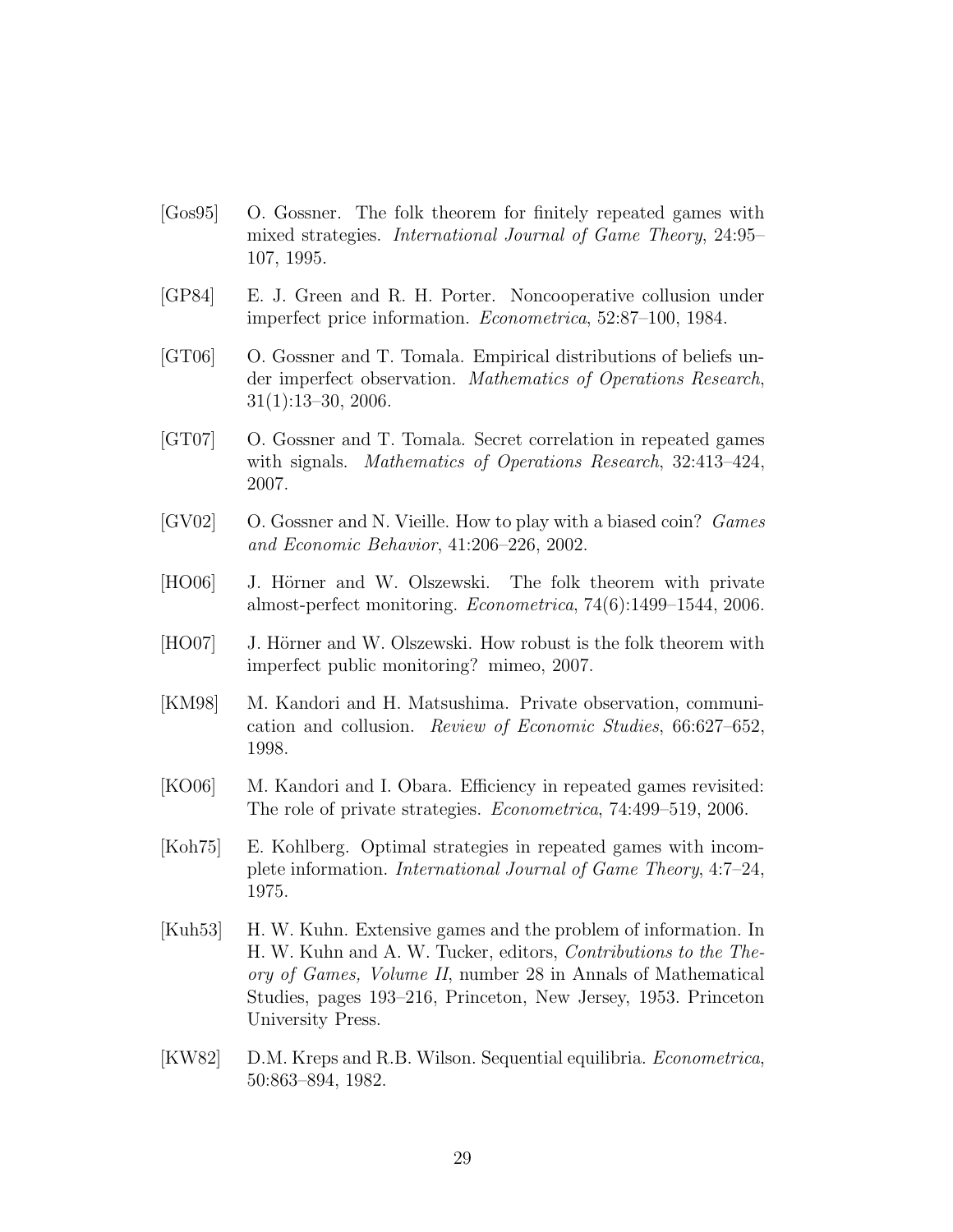- [Leh90] E. Lehrer. Nash equilibria of *n*-player repeated games with semistandard information. International Journal of Game Theory, 19:191–217, 1990.
- [Leh91] E. Lehrer. Internal correlation in repeated games. International Journal of Game Theory, 19:431–456, 1991.
- [Leh92a] E. Lehrer. Correlated equilibria in two-player repeated games with nonobservable actions. Mathematics of Operations Research, 17:175–199, 1992.
- [Leh92b] E. Lehrer. Two players repeated games with non observable actions and observable payoffs. Mathematics of Operations Research, 17:200–224, 1992.
- [LP99] E. Lehrer and A. Pauzner. Repeated games with differential time preferences. Econometrica, 67:393–412, 1999.
- [LR57] R.D. Luce and H. Raiffa. Games and Decisions: Introduction and Critical Survey. Wiley & Sons, New York, 1957.
- [Mat04] H. Matsushima. Repeated games with private monitoring: Two players. Econometrica, 72:823–852, 2004.
- [MM02] G. Mailath and S. Morris. Repeated games with almost-public monitoring. Journal of Economic Theory, 102:189–229, 2002.
- [MMS02] G .J. Mailath, S. A. Matthews, and T. Sekiguchi. Private strategies in finitely repeated games with imperfect public monitoring. The B.E. Journal in Theoretical Economics, 2, 2002.
- [Mye82] R. B. Myerson. Optimal coordination mechanisms in generalized principal-agent problems. Journal of Mathematical Economics, 10:67–81, 1982.
- [Nas51] J. F. Nash. Noncooperative games. Annals of Mathematics, 54:289–295, 1951.
- [Ney99] A. Neyman. Cooperation in repeated games when the number of stages is not commonly known. Econometrica, 67:45–64, 1999.
- [Pic02] M. Piccione. The repeated prisoner's dilemma with imperfect private monitoring. Journal of Economic Theory, 102:70–84, 2002.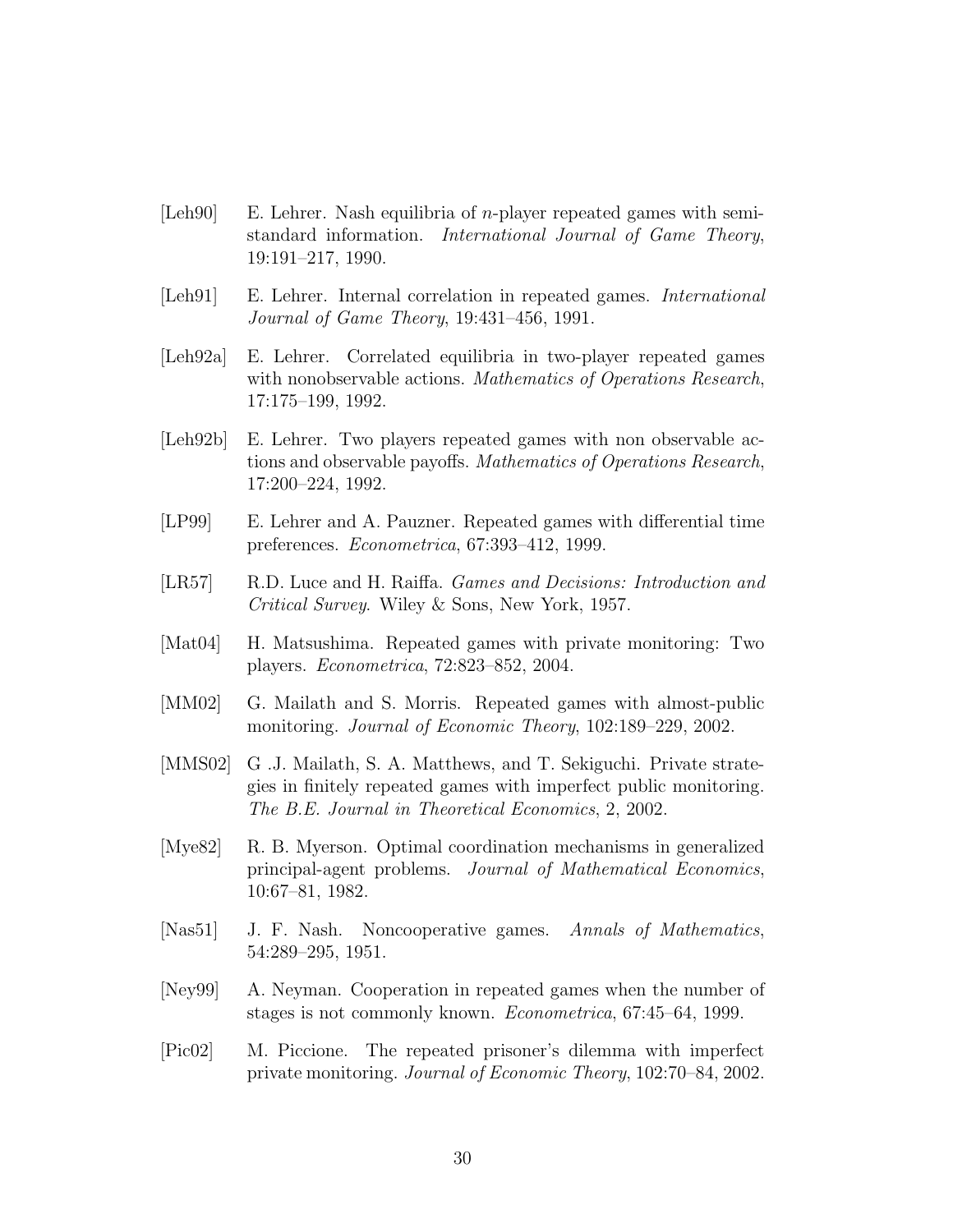- [RSS05] J. Renault, M. Scarlatti, and M. Scarsini. A folk theorem for minority games. Games and Economic Behavior, 53:208–230, 2005.
- [RSS06] J. Renault, M. Scarsini, and S. Scarlatti. Discounted and finitely repeated minority games with public signals. Technical Report 23, Cahiers du CEREMADE, 2006.
- [RT98] J. Renault and T. Tomala. Repeated proximity games. International Journal of Game Theory, 27:539–559, 1998.
- [RT04] J. Renault and T. Tomala. Communication equilibrium payoffs of repeated games with imperfect monitoring. Games and Economic Behavior, 49:313–344, 2004.
- [Rub77] A. Rubinstein. Equilibrium in supergames. Center for Research in Mathematical Economics and Game Theory, Research Memorandum 25, 1977.
- [Sek97] T. Sekiguchi. Efficiency in repeated prisoner's dilemma with private monitoring. Journal of Economic Theory, 76:345–361, 1997.
- [Sel65] R. Selten. Spieltheoretische behandlung eines oligopolmodells mit nachfragentragheit. Zeitschrift fur die gesamte Staatswissenschaft, 12:201–324, 1965.
- [Smi95] L. Smith. Necessary and sufficient conditions for the perfect finite horizon folk theorem. *Econometrica*, 63:425-430, 1995.
- [Sor86] S. Sorin. On repeated games with complete information. Mathematics of Operations Research, 11:147–160, 1986.
- [Sti64] G. Stigler. A theory of oligopoly. Journal of Political Economy, 72:44–61, 1964.
- [Tom98] T. Tomala. Pure equilibria of repeated games with public observation. International Journal of Game Theory, 27:93–109, 1998.
- [Tom99] T. Tomala. Nash equilibria of repeated games with observable payoff vector. Games and Economic Behavior, 28:310–324, 1999.
- [vN28] J. von Neumann. Zur theorie der gesellschaftsspiele. Mathematische Annalen, 100:295–320, 1928.
- [Wen94] Q. Wen. The "folk theorem" for repeated games with complete information. Econometrica, 62:949–954, 1994.